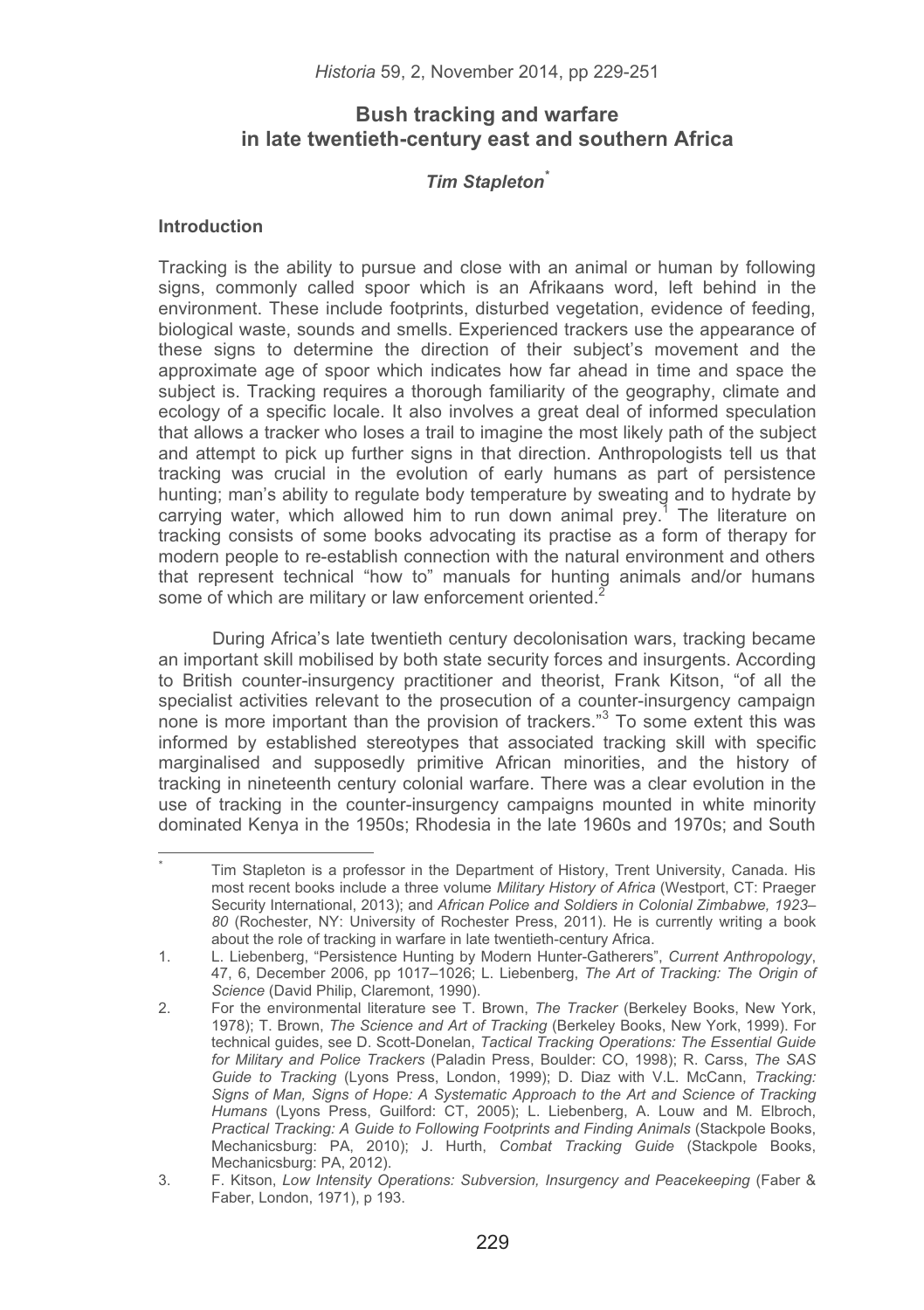West Africa from the late 1960s to 1980s. While security force officials were influenced by previous or ongoing campaigns in other places such as 1950s Malaya, the application of tracking to counter-insurgency was largely determined by local geography, technology and colonial culture. Of course, it must be remembered that tracking represented an important part of just one element of counter-insurgency; that of engaging the guerrillas. It had little to do with attempts to win the "hearts and minds" of the civilian population though it could be said that effectively locating insurgents would prevent them from subverting broader society.<sup>4</sup> The aim of this paper is to look at how one essential but under-studied tool in the counter-insurgency tool-box was used in Africa's late twentieth century decolonisation wars that were fought within the common context of settler colonialism, African nationalism and broadly British security force culture.

## **Kenya**

From 1952 to 1956 British security forces in Kenya waged a counter-insurgency war against a rebellion by the Kenya Land Freedom Army, popularly called Mau Mau, which was related to the historic dispossession of the Kikuyu people by white settlers. The conflict was largely fought in the Kikuyu reserves where the fighters derived support and recruits, and the high altitude forests around the Aberdares and Mount Kenya where the insurgents hid. It is important to realise that Mau Mau lacked a formal theory of revolutionary warfare, and did not enjoy external sponsorship or cross-border sanctuaries.<sup>5</sup> The usual view of British operations in Kenya during the 1950s is that the failure of large and clumsy security force sweeps eventually gave way to more effective small unit operations involving pseudo-teams that impersonated guerrillas and tracker combat teams that hunted them more directly.<sup>6</sup> In fact, security force tracking was practised right from the beginning of the emergency albeit mostly in an ad hoc fashion and official preparations for the formation of small, specialised tracker units began very early in the conflict. State game-keepers, mobilised as part of the Kenya Police Reserve -----------------------------------------------------------

<sup>4.</sup> There is a massive literature on the history and theory of insurgency and counterinsurgency. J.J. McCuen, *The Art of Counter-Revolutionary War: The Strategy of Counter-Insurgency* (Stackpole Books, Harrisberg, 1966); R.G.K. Thompson, *Defeating Communist Insurgency: Experiences from Malaya and Vietnam* (Chatto & Windus, London, 1966); I. Beckett, *Modern Insurgencies and Counter-Insurgencies: Guerrillas and their Opponents since 1750* (Routledge, London, 2001); J.A. Nagl, *Learning to Eat Soup with a Knife: Counter-Insurgency Lessons From Malaya and Vietnam* (University of Chicago Press, Chicago, 2002); A. Mumford, *The Counter-Insurgency Myth: The British Experience of Irregular Warfare* (Routledge, New York, 2012); D. Porch, *Counter-Insurgency: Exposing the Myths of the New Way of War* (Cambridge University Press, Cambridge, 2013).

<sup>5.</sup> For the causes of Mau Mau see F.D. Corfield, *The Origins and Growth of Mau Mau: A Historical Survey* (Colony and Protectorate of Kenya, Nairobi, 1960); C.G. Rosberg and J.C. Nottingham, *The Myth of "Mau Mau:" Nationalism in Kenya* (Praeger, New York, 1966); R. Buijtenhuijs, *Mau Mau. Twenty Years After: The Myth and the Survivors* (Mouton, New York, 1973), D. Throup, *Economic and Social Origins of Mau Mau, 1945*–*53* (James Currey, Oxford, 1987), F. Furedi, *The Mau Mau War in Perspective* (James Currey, Oxford, 1989); B. Berman, and J. Lonsdale, *Unhappy Valley: Conflict in Kenya and Africa* (James Currey, London, 1992). For recent work see D. Anderson, *Histories of the Hanged: The Dirty War in Kenya and the End of Empire* (Weidenfeld & Nicolson, London, 2005); C. Elkins, *Imperial Reckoning: The Untold Story of Britain's Gulag in Kenya* (Henry Holt, New York, 2005).

<sup>6.</sup> D. Branch, *Defeating Mau Mau, Creating Kenya: Counter-Insurgency, Civil War and Decolonization* (Cambridge University Press, Cambridge, 2009); H. Bennett, *Fighting the Mau Mau: The British Army and Counter-Insurgency in the Kenya Emergency* (Cambridge University Press, Cambridge, 2013); R.W. Heather, "Of Men and Plans: The Kenya Campaign as Part of the British Counter-Insurgency Experience", *Conflict Quarterly*, Winter 1993, pp 17–26.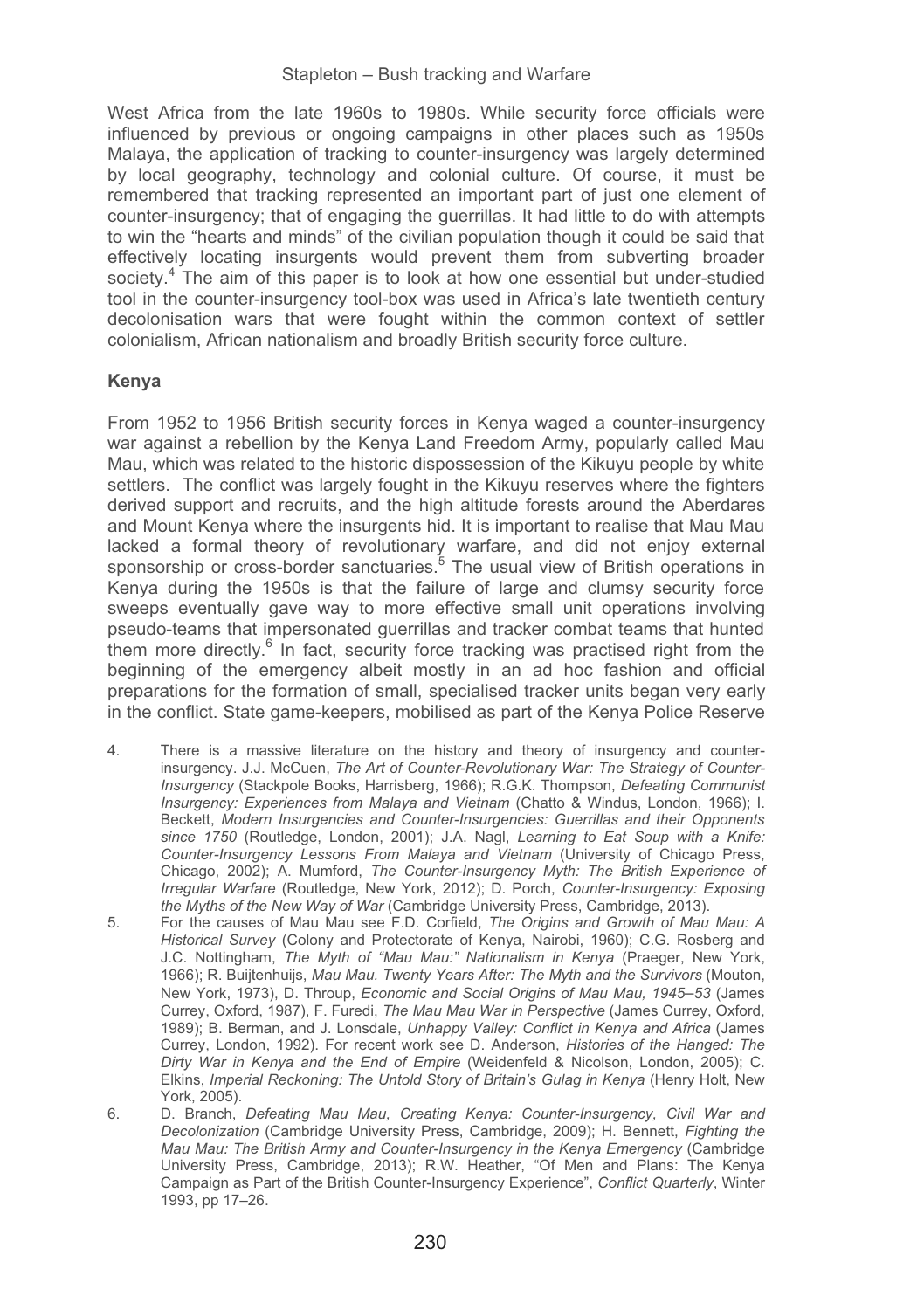or Kenya Regiment, led small tracking teams and were particularly influential in recruiting and promoting the use of indigenous trackers. Kenya's local hunting culture characterised by a white hunter who did the shooting and his faithful black tracker, often from the Ndorobo hunter-gatherer minority, who found the game, was important in shaping security force tracking during Mau Mau. The stereotyping of certain Kenyan ethnic groups as inherently martial people, preferred as gunbearers by professional hunters and soldiers by the King's African Rifles (KAR), such as the Kamba, Samburu and Maasai also impacted recruitment of trackers by the security forces. There was also an element of divide-and-rule as these groups were considered historically hostile to the Kikuyu.<sup>7</sup>

The involvement of Kenya's gamekeepers in pursuing insurgents contributed to the growth of a security force discourse that, as Wendy Webster points out, "produced the Mau Mau as a form of savage wildlife to be tracked and killed".<sup>8</sup> At the start of the emergency, game warden Rodney Elliott and several of his black game scouts tracked Mau Mau insurgents through the Mount Kenya forests and called for security force assistance when they discovered camps. During 1952 and 1953 Fred Bartlett struggled to find time for his game control duties as he constantly led trackers in pursuit of Mau Mau groups from African labour huts to the high forests. In 1953 game warden Jack Sim led "Sim Force", ten Kenya Regiment white soldiers and several Game Department black trackers, which successfully hunted Mau Mau insurgents. In December 1953 and January 1954 George Adamson, a game warden in northern Kenya who became famous for his and his wife's work with lions, and his African trackers were dispatched to the Aberdares to assist two British battalions. Adamson later returned to his home station where he led a detachment of African trackers and horse mounted police, and supported British troops in the search for insurgents making contact with Somali smugglers along the border.<sup>9</sup>

Kenya's game-keepers were important in recruiting African trackers for the security forces. In 1952 Bill Woodley, recently appointed assistant warden at the new Tsavo National Park, recruited several Waata specialist elephant hunters as trackers for a KAR battalion and they quickly proved effective in locating insurgents.10 Beginning in December 1952 a Kenya Regiment operational company known as "Intelligence Force" or "I Force" pioneered several innovations that would become common for security force units in Kenya including the recruitment of loyalist Kikuyu, Ndorobo, Samburu and Turkana trackers who were given weapons training; the deployment of tracker dog teams from the South African Police; and the use of captured and turned Mau Mau insurgents as trackers. In February 1953 Game Department warden Monty Brown "produced" the first official Kenya Regiment African tracker, an African Game Department

<sup>7.</sup> For colonial hunting in Kenya see E.I. Steinhart, *Black Poachers, White Hunters: A Social History of Hunting in Colonial Kenya* (James Currey, Oxford, 2006); for martial tribes see T.H. Parsons, *The African Rank-and-File: Social Implications of Colonial Military Service in the King's African Rifles, 1902*–*1964* (James Currey, Oxford, 1999), pp 53–103.

<sup>8.</sup> W. Webster, *Englishness and Empire, 1939–1965* (Oxford University Press, Oxford, 2005), p 125.

<sup>9.</sup> I. Parker, *The Last Colonial Regiment: The History of the Kenya Regiment (TF)* (Librario Publishing, Moray, 2009), pp 207, 273, 343–344; F. Bartlett, *Shoot Straight and Stay Alive: A Lifetime of Hunting Experiences* (Rowland Ward Publications, Johannesburg, 1994), p 47; A. House, *The Great Safari: The Lives of George and Joy Adamson* (William Morrow, New York, 1993), pp 197–209.

<sup>10.</sup> D. Holman, *Elephants at Sundown: The Story of Bill Woodley* (W.H. Allen, London, 1978), pp 71–73; D. Holman, *The Elephant People* (James Murray, London, 1967), p 94.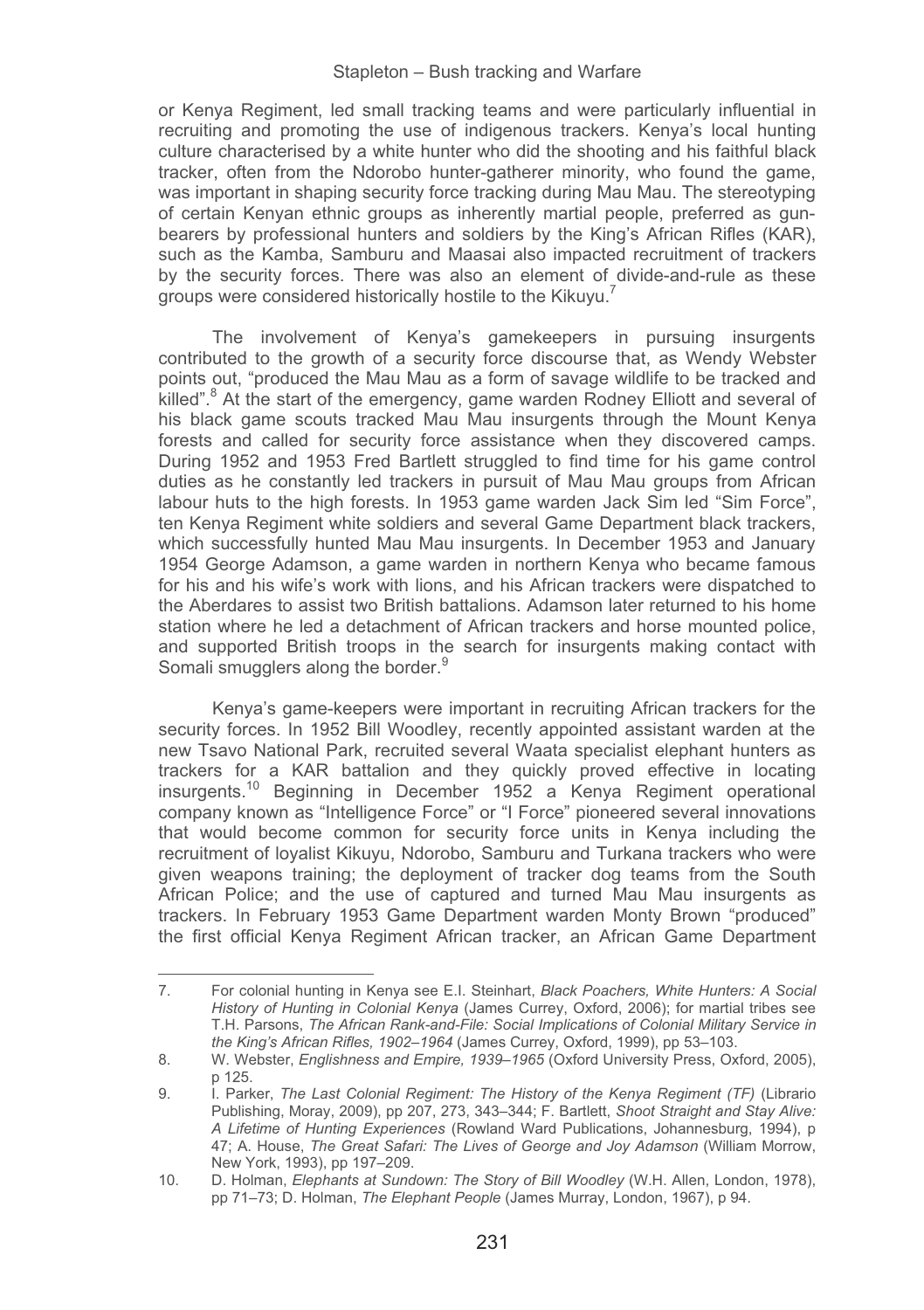employee named Kibwezi Kilonzo from the Kamba ethnic group, who assisted patrols in the Aberdares. In February 1953 Woodley, recently returned to his parent Kenya Regiment, was sent to recruit more trackers from the Waata hunting community which was poaching in Tsavo. Other Kenya Regiment white troops brought in African trackers some of whom had been members of the KAR and Kenya Police. Officially titled "Tracker Kenya Regiment", an African member's conditions of service were based on those of other black colonial troops such as those of the KAR because he could progress no higher than sergeant major and for administrative purposes belonged to racially segregated platoons though operational patrols were racially mixed. Although their service records were destroyed to avoid post-colonial retribution, at least 1 500 African personal served in the Kenya Regiment during the Mau Mau emergency, which represented half the unit's operational strength. In terms of ethnic composition, 34 percent were Kalenjin; 20 percent were Kikuyu, Embu and Meru; 18 percent were Kamba; and 10 percent were Turkana and Samburu.<sup>11</sup> Kenya Regiment commanding officer Guy Campbell maintained that "Africans were even more at home in the terrain; trackers were found to increase efficiency by 50 per cent".<sup>12</sup>

In November 1953 Britain's East Africa Command opened a Tracking School at Nanyuki, a military centre in a white farming area northwest of Mount Kenya. The original staff consisted of Game Department personnel such as Elliott as commander and Adamson, Brown and Don Bousfield, and National Parks warden Peter Jenkins as instructors. Another founding instructor was farm manager and legendary tracker Jim Tooley who spoke Kipsigi and Kikuyu, brought several of his own African trackers to help and recruited African trackers for the security forces including among suspected Mau Mau prisoners. The school focused on testing prospective African trackers before their deployment with operational units and providing British junior leaders with enough tracking knowledge for them to effectively employ African trackers. In late 1954 the Tracking School was absorbed into a new East African Battle School which consisted of wings devoted to tracking, dog handling and bush warfare. 13 At the start of 1954 every British battalion in Kenya was meant to have 30 local African trackers and this was later expanded to 36. Initially, the British officers of the KAR battalions did not want local trackers as they believed their African soldiers naturally possessed these skills. However, this changed when KAR officers observed local trackers at work during Operation Anvil in April 1954 and from that point each KAR battalion was assigned 15 to 20 local trackers.<sup>14</sup>

The security force use of pseudo-teams to try to infiltrate insurgent groups is one of the best known counter-insurgency techniques of the Mau Mau war and was copied in subsequent campaigns. However, a type of small unit called Tracker Combat Team (TCT) was introduced around the same time yet has received far less attention from historians. From the beginning of December 1953 the three

11. M. Brown, "The Tracking School – Nanyuki (1953–54)", *Buffalo Barua: The Newsletter of the Kenya Regiment Association of Europe and North America*, November 2007, pp 35–40; Parker, *Last Colonial Regiment*, pp 229–235; Holman, *Elephants at Sundown*, p 74.

<sup>12.</sup> G. Campbell, *The Charging Buffalo: A History of the Kenya Regiment, 1937*–*1963* (Leo Cooper, London, 1986), p 58.

<sup>13.</sup> Brown, "The Tracking School", pp 35–40; Parker, *Last Colonial Regiment*, pp 245–246; National Archives (UK) WO 373/121/40, "Recommendation for Award for Tooley, James Peter", 31 January 1956.

<sup>14.</sup> National Archives (UK), WO 276/248, Chief of Staff to Member for Finance and Development, Nairobi, "African Trackers", 13 July 1954; Butler for Commander-in-Chief to Minister for Finance and Development, Nairobi, "African Trackers", 17 December 1954.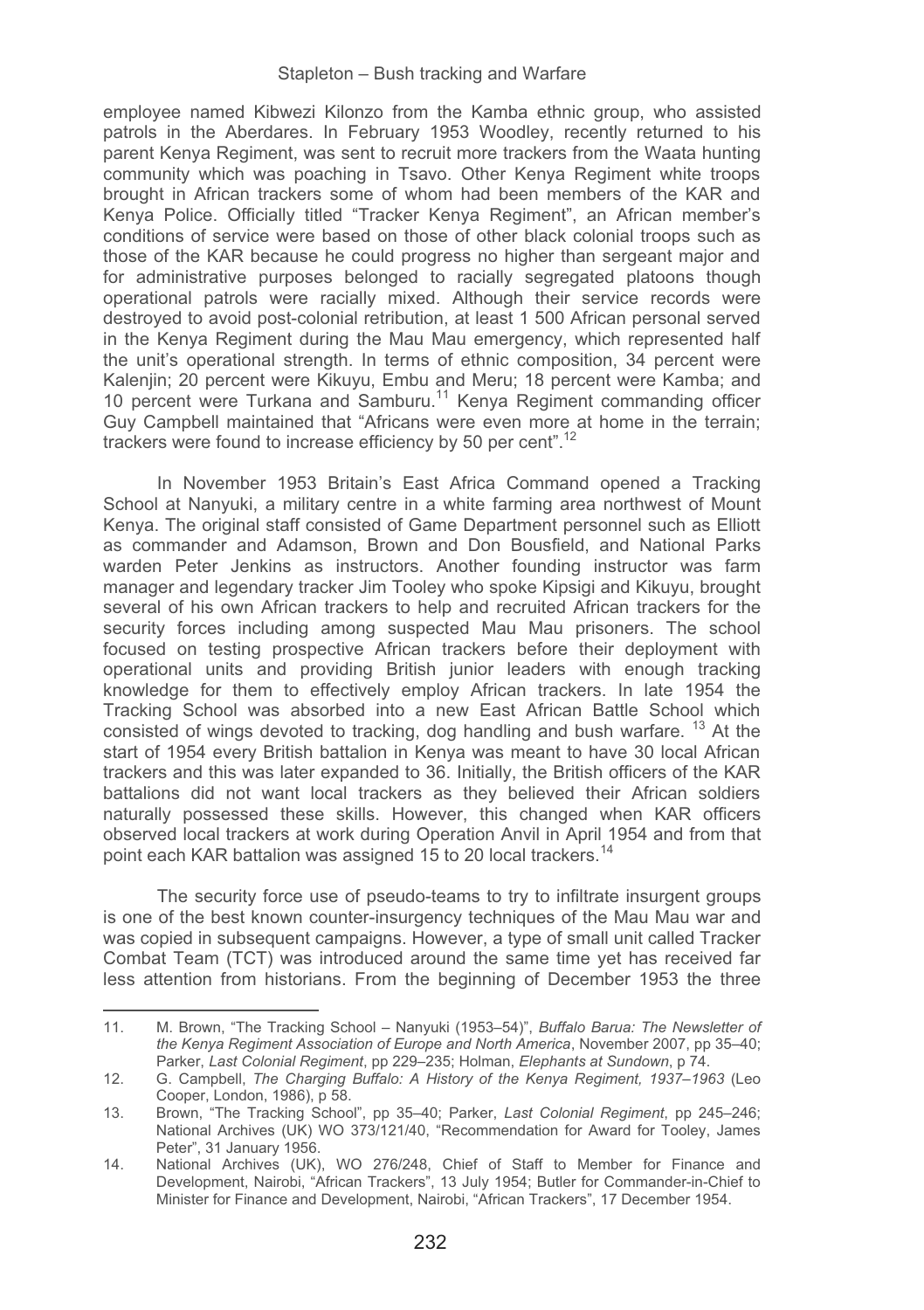brigade commanders in Kenya were told by East Africa headquarters that patrols and ambushes were not having much success because they were often detected and avoided by insurgents. A study conducted in Malaya reached similar conclusions. Most of the blame was put on British soldiers' poor noise discipline and shooting, and lack of skilled trackers. New small "commando-style" units were to be formed which would practise a high standard of bush craft such as silent movement, remain in the field for long periods, move rapidly, report information<br>quickly by radio, and include trackers.<sup>15</sup> This plan informed the creation of the East Africa Battle School to cultivate better bush warfare skills among the security forces. It appears that Tracking School commander Elliott first proposed the concept of a TCT consisting of a tracking section of three African trackers under a European leader, a support group of four or more soldiers to do the fighting, and a dog section with a patrol dog for early warning of ambush and a scent tracker dog. Elliott also insisted teams work in the same area for a long time so they would become familiar with it and that six teams operate together under a Tracker Group commander to allow them to concentrate for an assault on a large Mau Mau force and use fresh teams to spell off exhausted ones during pursuit.<sup>16</sup> Although each battalion formed a TCT in July 1954 and members were sent to the Battle School for special training, brigade commanders ignored Elliott's advice and employed their teams separately. To demonstrate the possible effectiveness of grouping several TCTs, 49 Brigade's teams were placed under the command of Venn Fey who was a white Kenyan farmer and master tracker commissioned into the Kenya Regiment.17 Beginning in September 1954, Fey led a group of three TCTs into the bamboo forest of the south Aberdares and by mid-October they had killed, wounded or captured 27 insurgents. Shifting his Tracking Combat Group to the forest edge around Fort Hall, Fey pursued several large insurgent units and led an attack on a camp in late October that resulted in six Mau Mau dead and 16 wounded.<sup>18</sup> Subsequently, brigades were given strict instructions to group their TCTs and expand the number of teams which meant that each battalion would form a Forest Operating Company consisting of several TCTs and support personnel.19 In January 1955, during Operation Hammer which involved a massive security force sweep of the edge of the Aberdares forest. Fey commanded 49 Brigade's Tracker Combat Group which operated 2 700 metres ahead of the main force and killed 12 Mau Mau, five of whom were personally dispatched by Fey on a single day. Since Operation Hammer employed nine infantry battalions and resulted in the death of 161 insurgents at a cost of over £10 000 each, the work of Fey's comparatively tiny group in accounting for almost ten percent of enemy

15. National Archives (UK) WO 276/249, Major General Heyman, Chief of Staff, "General Headquarters East Africa, Training Instruction No. 9, Patrols and Ambushes", 2 December 1953.

<sup>16.</sup> National Archives (UK) WO 276/248, Elliott, "Notes on Tracker Combat Teams", undated (circa July or August 1954).

<sup>17.</sup> National Archives (UK) WO 276/248, 49 Brigade Commander to General Headquarters, East Africa, "Tracker Combat Teams: Mr Venn Fey", 30 August 1954; Major General Heyman, Chief of Staff to Kenya Regiment, "Commission", 31 August 1954; V. Fey, *Cloud over Kenya* (Collins, London, 1964), p 17.

<sup>18.</sup> National Archives (UK) WO 276/248, Captain Venn Fey, "Report on Patrols Carried out by 49 Brigade Combat Tracker Group from 29 September to 8 October", 10 October 1954; Lieutenant Colonel GSO1 to Chief of Staff, "49 Brigade Combat Tracker Teams", 16 October 1954; Captain Venn Fey, "Report on Patrol Carried out by 49 Brigade Combat Tracker Teams along the Forest Reserve Edge Bordering Loc. 16, Loc. 2 Fort Hall, 18 to 31 October 1954", 31 October 1954.

<sup>19.</sup> National Archives (UK) WO 276/248, Lieutenant Colonel GSO1 Ops, "Specialist Forces to Combat Mau Mau", 25 November 1954; Lieutenant Colonel GSO1 Ops, 4 December 1954, "Operations after Hammer – Draft Directive for C in C".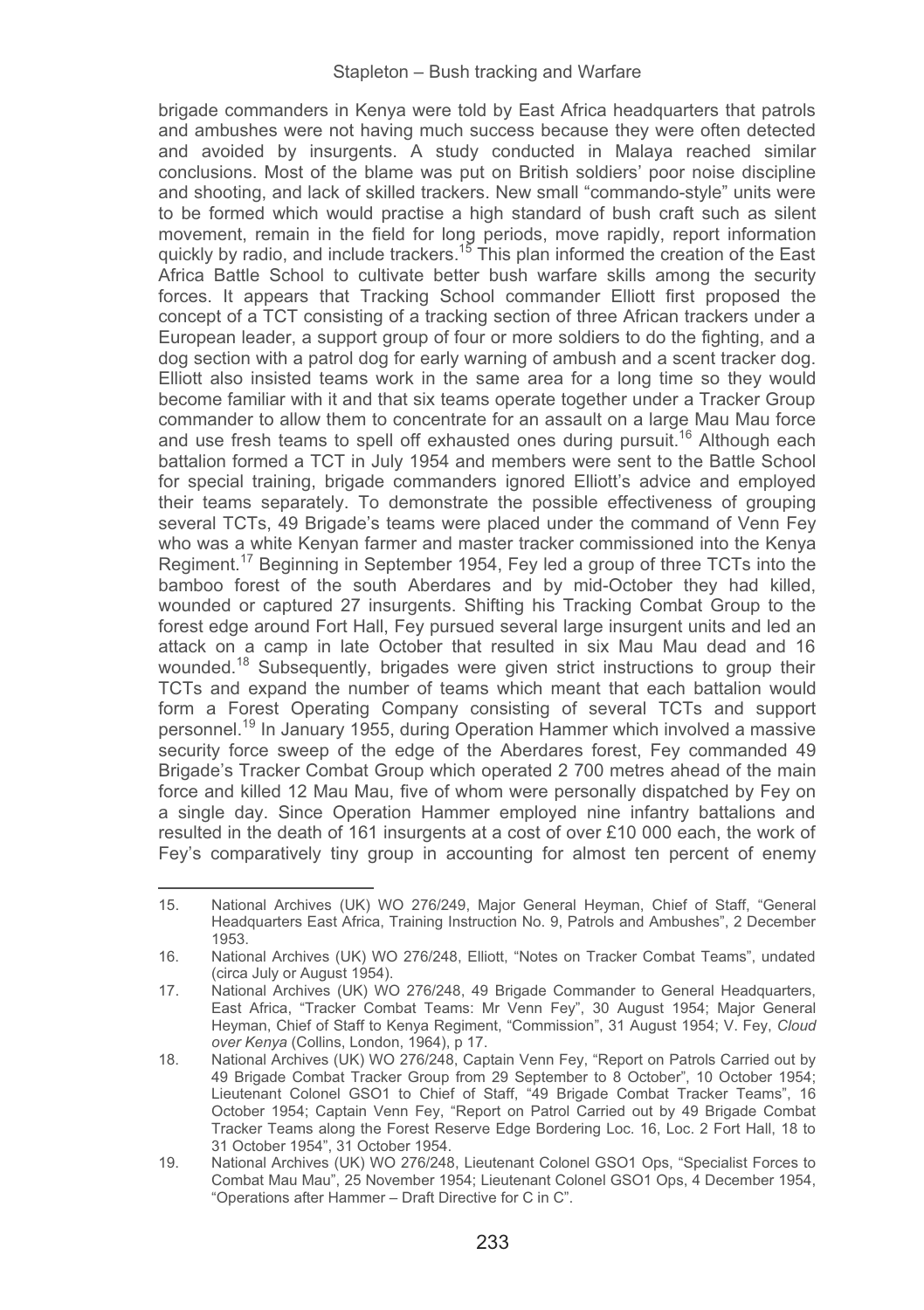losses confirmed its effectiveness and cost efficiency.<sup>20</sup> In April 1954 the Kenya Police formed their own TCTs in direct response to complaints from white farmers about stock theft. Advised by Game Department head Melvin Cowie, police tracker teams were led by white professional hunters and their black trackers during the safari industry off-season. Although the police tracker teams enjoyed great initial success by recovering 336 out of 473 cattle reported stolen in May 1954 and more teams were formed, Kenya Policeman Derek Franklin led one of the teams and believed " … our efforts to combat the threat were largely ineffectual. It was more a case of following up after an incident, sometimes following tracks for half a day or more, but never achieving a satisfactory contact."<sup>21</sup>

Mau Mau insurgents were keenly aware that the security forces were tracking them. According to Mau Mau leader General China, "We learned, too, to walk through the forest with great care, leaving no traces of footprints or broken twigs..." and that discarding "a spent match could put the enemy on our track".<sup>22</sup> When anti-tracking, Mau Mau insurgents walked backwards to make it appear as if they were moving in the opposite direction, took high and long steps to minimise the number of footprints and had the last man of a group brush away tracks with a branch. They also walked on stilts to avoid making footprints, used vaulting poles to jump sections of open ground or obstacles, stepped on blankets which were then removed, and disquised their tracks by wearing elephant or rhino feet.<sup>23</sup> Mau Mau fighters sometimes created a false and obvious trail into the forest edge and then circled back to set an ambush for security force trackers. Odour was also important as the insurgents smelled like the bush where they lived while their enemies often reeked of soap, hair-products or tobacco.<sup>24</sup> Varying by area, insurgents created a code of symbols left behind in the forest to tell allies about direction or give warning. These included bent or broken twigs or leaves, marks on bark, purposely positioned quills and holes dug along a path which usually indicated the presence of a hidden food cache. In addition, and likely in response to pseudo-operations, they employed whistles and animal calls to identify each other in the dark.25

### **Rhodesia (Zimbabwe)**

-----------------------------------------------------------

After Rhodesia's white minority government rejected political reform and unilaterally declared independence from Britain in 1965, the Zimbabwe liberation movement embarked on an armed struggle from exile in neighbouring Zambia. With Eastern Bloc support in a Cold War context, the Zimbabwe African People's Union (ZAPU) founded the Zimbabwe People's Revolutionary Army (ZIPRA) and the Zimbabwe African National Union (ZANU) established the Zimbabwe African

<sup>20.</sup> For Hammer see Beckett, *Modern Insurgencies and Counter-Insurgencies*, p 126; for Fey's work during Hammer see National Archives (UK), WO 373/121/16, "Recommendation for Award for Fey, Venn", 19 July 1955; WO 276/249, Major Guy Campbell, Kenya Regiment to General Headquarters, East Africa, "Forest Operating Companies", 12 January 1955.

<sup>21.</sup> National Archives (UK) WO 276/249, Ministry of Defence, "Police Tracker Teams – Nanyuki District", 20 June 1955; for the quote see D. Franklin,\* *A Pied Cloak: Memoirs of a Colonial Police (Special Branch) Officer* (Janus Publishing, London, 1996), pp 99, 55.

<sup>22.</sup> Waruhiu Itote (General, China), *Mau Mau General* (Nairobi: East African Publishing House, Nairobi, 1967), p 73.

<sup>23. &</sup>quot;Training for Forest Operations", Kenya Regiment Training Pamphlet, 1953, p 12, obtained from John Davis.

<sup>24.</sup> M. Clough, *Mau Mau Memoirs: History, Memory and Politics* (Lynne Rienner, Boulder: CO, 1998), p 151.

<sup>25.</sup> **"Training for Forest Operations"** p 12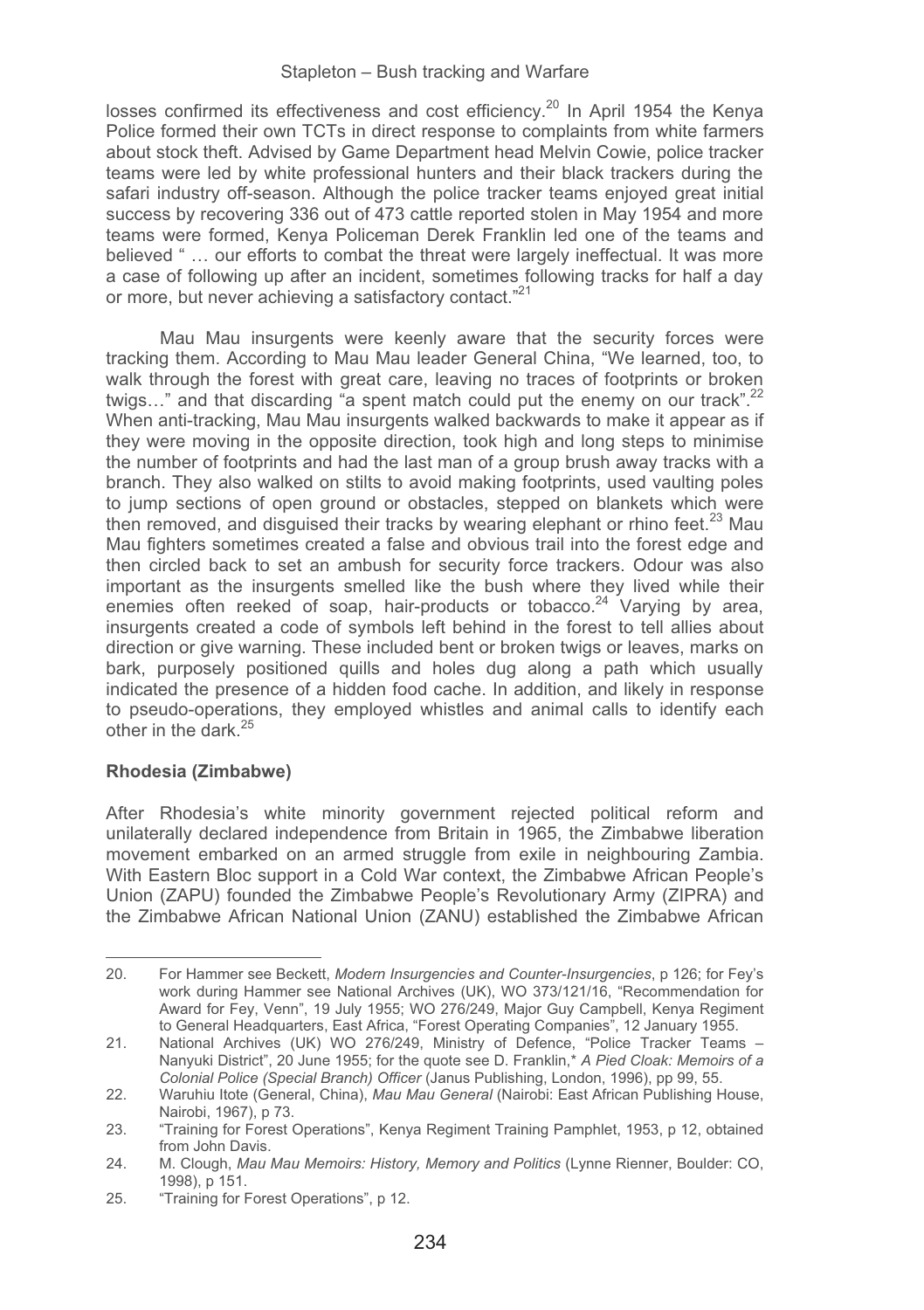Nationalist Liberation Army (ZANLA).Since both groups lacked sufficient military preparation or resources for protracted warfare, their initial campaigns of the late 1960s were poorly planned and aimed at frightening the Rhodesian regime into negotiation and satisfying external sponsors like the Organisation of African Unity (OAU). During the first phase of the war in the late 1960s ZAPU infiltration from Zambia was done in conjunction with South Africa's exiled African National Congress (ANC) which sought to move insurgents through Rhodesia and enter apartheid South Africa which was surrounded by a buffer of friendly or dependent states. This resulted in South African Police (SAP) elements being dispatched to assist Rhodesia. The Rhodesian army consisted of a full-time component of two infantry battalions, the all-white Rhodesian Light Infantry (RLI) and the white-led but predominantly black Rhodesian African Rifles (RAR), and an exclusively white Special Forces unit called the Rhodesian Special Air Service (SAS). Young white men were obliged to undergo a period of military training and subsequent call-up within several part-time or territorial infantry battalions of the Rhodesia Regiment (RR). A long held fear among Rhodesian whites of arming black soldiers meant that there were major delays in expanding black military manpower. As a legacy of better relations with Britain during the 1950s, Rhodesia had developed a capable air force with up-to-date jet fighters and bombers, transport aircraft and light helicopters. The British South Africa Police (BSAP), Rhodesia's law enforcement organisation, was a white-led but predominantly black force with a full-time and quickly expanded para-military reaction element and a large white and black reserve. Though its anti-communist stance meant that Rhodesia retained some friends in the West, it became an international pariah subject to sanctions and switched its main economic and military alliance from Britain to nearby South Africa<sup>26</sup>

Some Rhodesian soldiers, particularly in the SAS and RAR, gained tracking experience during the British counter-insurgency effort in Malaya during the 1950s.<sup>27</sup> In the early 1960s Alan Savory, a game ranger and Territorial Army officer who studied recent conflicts in Malaya and Kenya, suggested the formation of a special military tracking unit and began training the SAS in bush survival and tracking. In 1965 Savory, now a private game rancher, was authorised to establish the Guerrilla Anti-terrorist Unit (GATU) with white SAS operators and black policemen who would specialise in tracking and counter-tracking, and pose as insurgents to infiltrate and eliminate their groups. However, the unit was quickly disbanded given differences between the army and police. In the late 1960s the army allowed Savory to select white territorial soldiers who were professional

<sup>26.</sup> For examples of the large literature see D. Martin and P. Johnson, *The Struggle for Zimbabwe: The Chimurenga War* (Monthly Review Press, New York, 1981); J.K. Cilliers, *Counter-Insurgency in Rhodesia* (Croom Helm Publishing, Beckenham, 1985); T. Ranger, *Peasant Consciousness and Guerrilla War in Zimbabwe: A Comparative Study* (James Currey, London, 1985); T. Ranger and N. Bhebhe, (eds) *Soldiers in Zimbabwe's Liberation War* (James Currey, London, 1995); P. Moorcroft and P. McLaughlin, *The Rhodesian War: A Military History* (Pen and Sword, London, 2008); J. Nhongo-Simbanegavi, *For Better or Worse: Women and ZANLA in Zimbabwe's Liberation Struggle* (Weaver Press, Harare, 2000); E. Sibanda, *The Zimbabwe African People's Union, 1961–1987* (Africa World Press, Trenton, 2005).

<sup>27.</sup> B. Cole, *The Elite: The Story of the Rhodesian Special Air Service* (Three Knights Publishing, Amanzimtoti, 1984), p 11; G. Turner-Dauncey, "The Happy Hundred" and M. Coetzee, "Lessons from Malaya", in J. Pittaway and C. Fourie (eds), *SAS Rhodesia* (Dandy Agencies, Musgrave, 2003), pp 58 and 88. A. Binda, *Masodja: The History of the Rhodesian African Rifles and its Forerunner the Rhodesia Native Regiment* (30 Degrees South, Johannesburg, 2007), pp 126–140; and J. Essex-Clark, *Maverick Soldier: An Infantryman's Story* (Melbourne University Press, Melbourne, 1991), pp 3–15 and 32–49.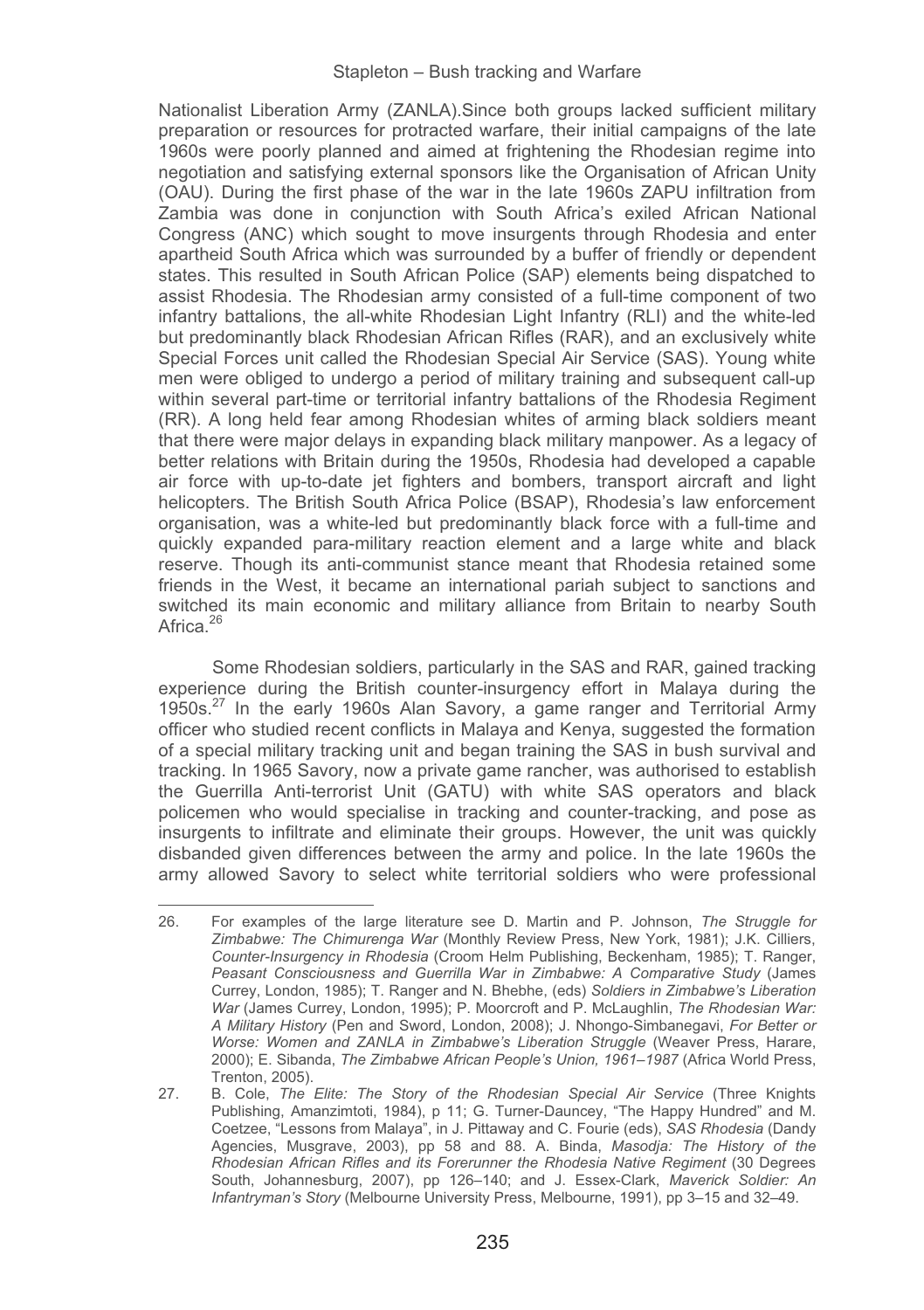hunters and game rangers in civilian life to form the Tracker Combat Unit (TCU) and without black personnel the planned pseudo role was set aside. Utilising four man teams, the unit developed standard procedures for tactical tracking and emphasised silence, instinctive shooting, long distance tracking and fast movement on foot to catch fleeing prey. While Savory knew that scent tracking dogs had been used by British forces in Kenya, his experience with them in the Game Department and professional hunting informed his decision to exclude them from the TCU. Dogs made noise that would warn an enemy, they obliterated spoor, they lost scent in hot weather, and they required food and water. In theory the full-time SAS, which had its own tracker teams, focused on external operations while the part-time TCU worked inside Rhodesia responding to reports of insurgent activity.<sup>28</sup>

The BSAP also applied tracking to counter-insurgency. In 1964 BSAP member Bill Bailey, a veteran of irregular desert warfare in North Africa during the Second World War, formed a Tracker Combat Team with volunteer police and police reservists in the Lomagundi district in the northern part of the country. This local part-time tracking unit was quickly disbanded by conservative BSAP authorities but continued informally under the auspices of Volunteer Advanced Training. With the dissolution of Savory's combined army and police GATU, Bailey's experiment influenced the 1966 creation of the country-wide Police Anti-Terrorist Unit (PATU) similarly consisting of white and black police and police reservists who, in addition to their regular duties or civilian jobs, volunteered for rural patrols to gather intelligence and pursue insurgents. PATU's volunteer and localised character meant that its training and employment of trackers remained ad hoc. Some PATU members already possessed tracking skills gained as civilian hunters or game rangers, Africans with tracking skills including minority Bushmen from the southwest were encouraged to join by enrolling in the African police reserve and civilian African game-trackers were sometimes employed.<sup>29</sup>

Another BSAP element in which tracking became important was ground coverage which, beginning in the 1960s, dispatched small teams of white and black personnel to collect intelligence from specific rural areas. Their only relevant training consisted of the standard ten-day BSAP counter-insurgency course and tracking expertise was usually acquired on the job or by engaging civilian specialists. $30$  The BSAP also assembled a force of civilian pilots and aircraft, called the Police Reserve Air Wing (PRAW), which became skilled at tracking insurgents from the air and was inspired by a similar venture in Kenya.<sup>31</sup> Since the BSAP had begun using scent tracking dogs to apprehend criminals in 1948, security force insurgent tracking operations in 1967 and 1968 included police tracker dogs but the results were mixed. Although the BSAP continued to use tracker dogs throughout the war, they were never widely adopted by counterinsurgency forces for the reasons listed above. Attempting to accelerate tracking, the Rhodesian Air Force and BSAP, during 1968 and 1969, experimented with

<sup>28.</sup> Communication with Allan Savory, 11 January 2013; B. Robinson, "Into the Bush War," in Pittaway and Fourie (eds), *SAS Rhodesia*, p 194.

<sup>29.</sup> P. Gibbs, H. Phillips and N. Russell, *Blue and Old Gold: The History of the British South Africa Police, 1889*–*1980* (30 Degrees South, Johannesburg, 2009), pp 334–343; P.J.H. Petter-Bowyer, *Winds of Destruction: The Autobiography of a Rhodesian Combat Pilot* (30 Degrees South, Johannesburg, 2005), p 133; email communication with Anthony Trethowan, 10 April 2013.

<sup>30.</sup> A. Trethowan, *Delta Scout: Ground Coverage Operator* (30 Degrees South, Johannesburg, 2008), pp 129, 135–136.

<sup>31.</sup> Moorcroft and McLaughlin, *The Rhodesian War*, p 56.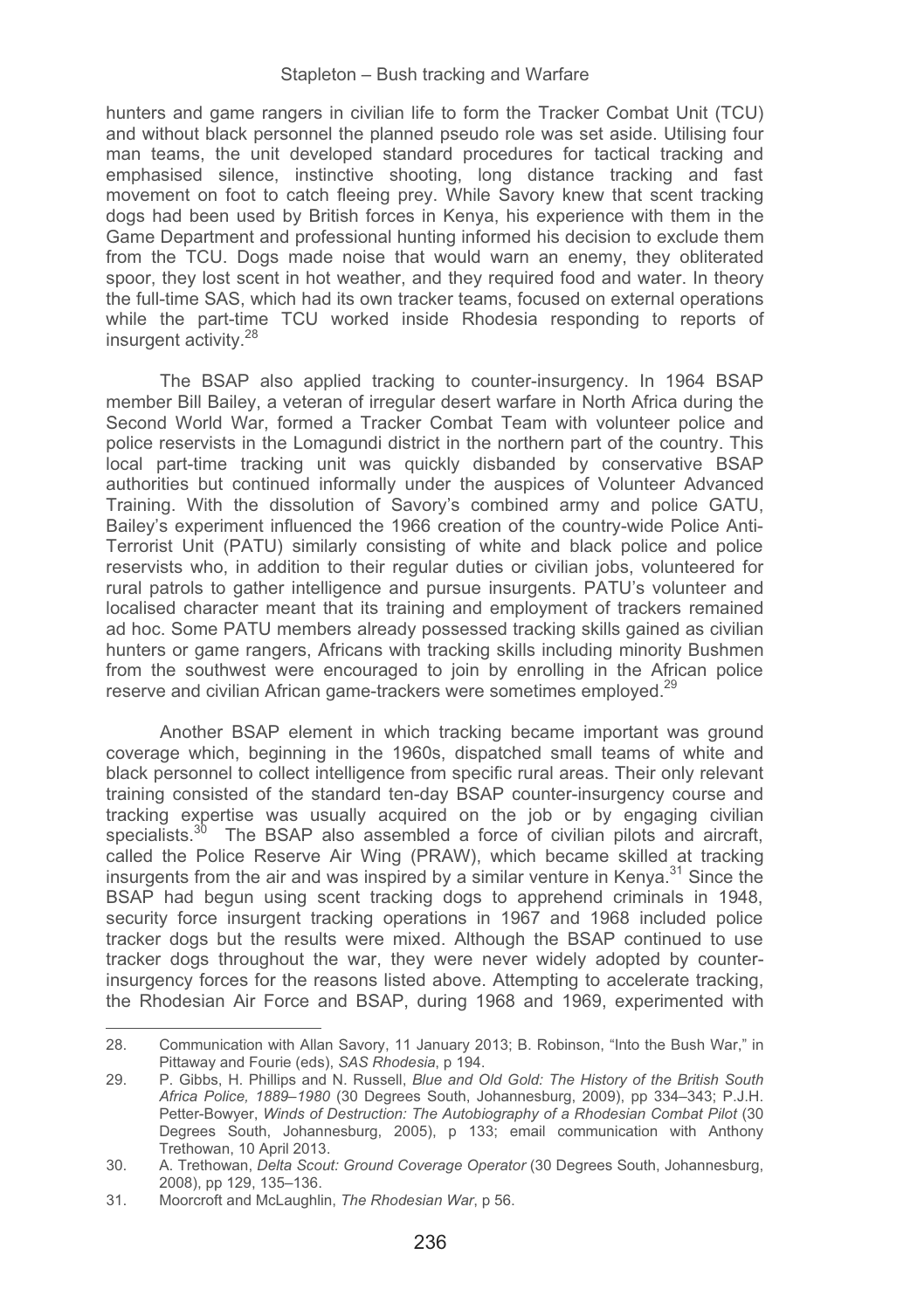equipping a tracker dog with a harness radio to give basic orders and an orange panel to allow it to be followed by a helicopter carrying its handler and troops to be deployed on the ground when insurgents were found. The project failed because regular police dogs were expected to fill the role of tracker dogs.

During the early phase of the conflict the Rhodesian Department of National Parks and Wildlife Management (DNPWLM),formed its own counter-insurgency tracking cadre called the Volunteer Tracking Unit (VTU) or Parks Tracking Unit that dispatched teams of one white wildlife officer (WO) and one or two black game scouts to aid the security forces. As an operational team, the unarmed game scouts conducted the actual tracking protected by the armed WO. The VTU began in the late 1960s when Paul Coetsee, provincial warden for Mashonaland North and a founding TCU member, lent National Parks trackers to the police to help apprehend criminals and insurgents. This arrangement was formalised in the early 1970s with the spread of the insurgency to the northeast and the launching of Operation Hurricane which signalled the start of a new phase in the conflict. National Parks VTU teams took turns on two to three week operational assignments and by 1976 there were always at least three of them at work in different parts of the country.<sup>33</sup>

In the late 1960s the location of ZAPU and ZANU staging areas in Zambia presented problems for infiltrating neighbouring Rhodesia. The two countries were divided by the obstacles of the Zambezi River and the newly man-made Lake Kariba, and Rhodesia's northern Zambezi Valley was far from likely insurgent targets and its sparse and un-politicised African population could not be relied on for support. Furthermore, the area's large and uninhabited game parks were patrolled by rangers; water sources were limited in the dry winter and thin tree cover made aerial observation a possibility. In the remote Zambezi Valley, according to Rhodesian military historian J.R.D. Wood, "fresh human tracks command instant attention".<sup>34</sup> To make matters worse, ZAPU/ANC insurgents who crossed into Rhodesia in 1967 and 1968 travelled in relatively large groups of up to 100 and all wore the same Cuban-manufactured boots that made a distinctive "figure 8" pattern footprint which facilitated tracking. According to Thula Bopela and Daluxola Luthuli, veterans of the disastrous ZAPU/ANC Luthuli Detachment of 1967, "We didn't know much about tracking and back-tracking in those days and took no precautions."35 Assisted by the TCU and National Parks trackers, elements of the Rhodesian Army and BSAP supported by the Rhodesian Air Force successfully tracked and engaged all the insurgent groups that crossed the Zambezi in the late 1960s.<sup>36</sup>

<sup>32.</sup> J.R.T. Wood, *A Matter of Weeks Rather than Months: The Impasse Between Harold Wilson and Ian Smith, Sanctions, Aborted Settlements and War, 1965–69* (Victoria, Canada: Trafford Publishing, 2012), pp 363, 373, 437; Petter-Bowyer, *Winds of Destruction* pp 126, 139–140.

<sup>33.</sup> K. Thomas, *Shadows in an African Twilight* (Uthekwane Press, Cape Town, 2008), pp 115–117; email communication with Trethowan, 10 April 2013; B. Orford, *Kamchacha: Rhodesian Game Ranger* (privately published, Bulawayo, 2008), pp 228–229.

<sup>34.</sup> J.R.T.. Wood, *Zambezi Valley Insurgency: Early Rhodesian Bush War Operations* (Helion & Co., Solihull, 2012), p 20.

<sup>35.</sup> T. Bopela and D. Luthuli, *Umkhonto we Sizwe: Fighting for a Divided People* (Galago, Alberton, 2005), p 63.

<sup>36.</sup> D. Scott-Donelan, "Zambezi Valley Manhunt", *Soldier of Fortune*, March 1985. On the insurgent infiltrations of Rhodesia in 1967, see R.M. Ralinala, J. Sithole, G. Houston and B. Magubane, "The Wankie and Sipolilo Campaigns", in South African Democracy Education Trust, *The Road to Democracy in South Africa, Volume 1 (1960*–*1970)* (Zebra Press, Cape Town, 2004), pp 479–540.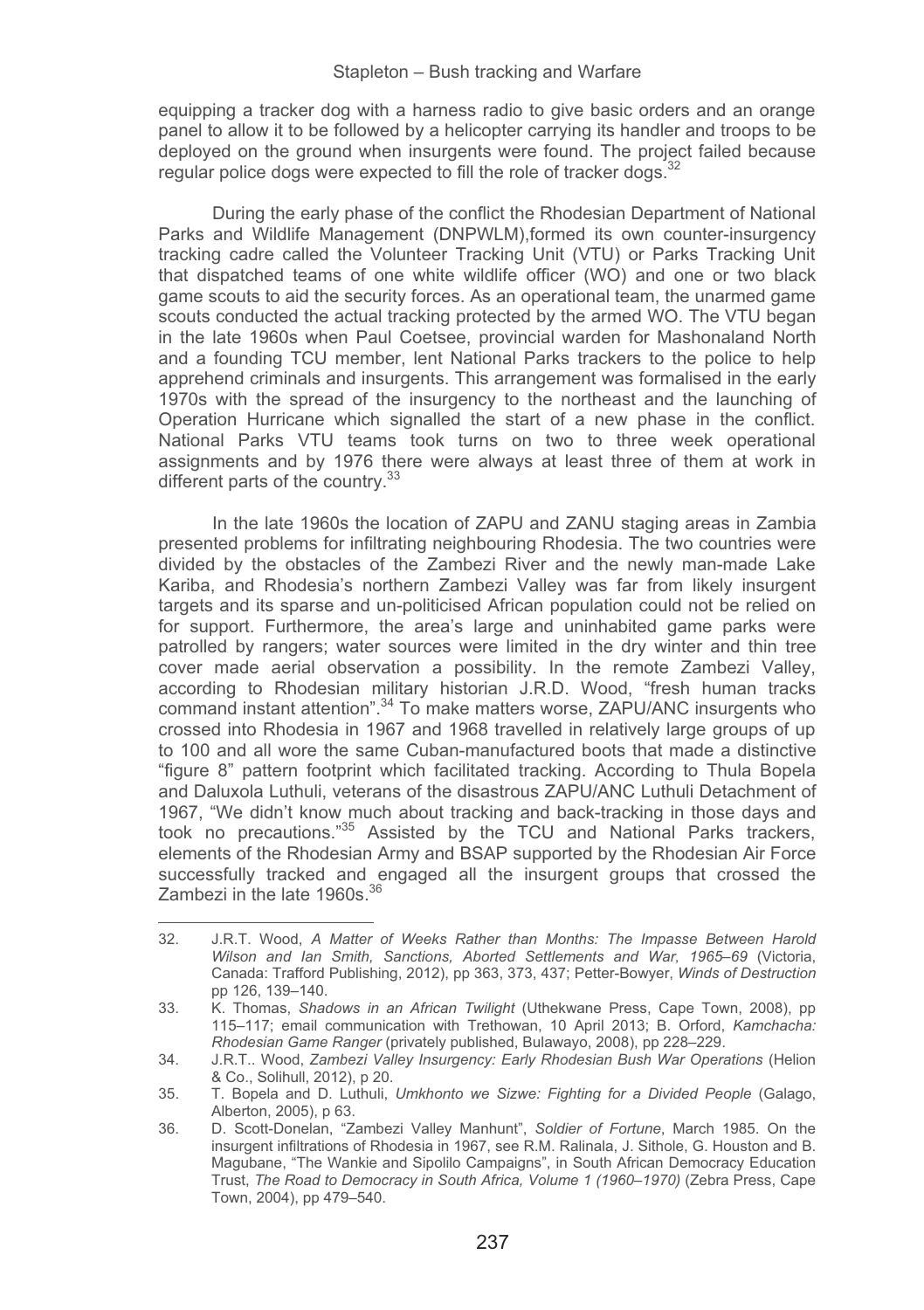Since it was dependent upon National Parks trackers who were not always eager to enter combat and who demanded additional pay for security force work in 1968, the Rhodesian Army began to develop its own expertise in this field. In the late 1960s some soldiers were sent on National Parks tracking courses and in 1970 the Rhodesian Army's School of Infantry opened its Tracking Wing at Kariba. Founding Tracking Wing commander and SAS officer Brian Robinson, a former member of GATU, and Savory developed the concept of a four man tracking team that moved 100 or 200 metres ahead of a larger infantry unit to be called forward when the enemy was discovered. The wing offered basic, intermediate and advanced tracking courses, and survival courses and sometimes South African Special Forces operators participated in the training.<sup>37</sup>

By 1968 the all-white RLI had begun to develop its own tracker teams. In late July 1968, while pursuing a group of 50 ZANU insurgents who had crossed the Zambezi River, Rhodesian Air Force pilot Peter Petter-Bowyer experimented with using a helicopter to leapfrog RLI trackers toward possible water sources that the insurgents were likely heading for because it was the dry season. While the helicopter-borne trackers made up seven days lost time in a few hours, they ultimately landed too close to the insurgents who heard the helicopter and escaped into neighbouring Mozambique. From this, the RLI developed a standard tracking practise of using helicopters to gain ground on insurgents. One tracker team remained following the spoor while another was flown forward to search for the same line of tracks, although they tried to avoid landing too close to the suspected enemy. Another tactic meant to box-in fleeing insurgents was for helicopters to deposit small teams ahead of trackers to ambush or contain fleeing guerrillas. These methods became standard security force practise during the 1970s.38 The experience of tracking for Portuguese troops in Mozambique (see below) prompted the RLI to launch its own tracking courses in 1969 which eventually prepared soldiers for training at the army's Tracking Wing. It also influenced the 1971 formation of the RLI's organic Tracking Troop which consisted of several tracker teams.39 Other Rhodesian army units had a different approach to tracker organisation. With a core of experienced trackers from Malaya and many African soldiers who had grown up herding and hunting in rural areas, the RAR conducted its own basic tracking training, sent some soldiers to Kariba and spread tracking specialists among companies. In 1968, Sergeant Laurie Ryan, who excelled in bush craft eventually took an army tracking course, joined the allwhite territorial 4 RR based around the eastern town of Umtali on the Mozambique border and was influential in that unit forming a specialist tracker team.<sup>40</sup>

<sup>37.</sup> Wood, *A Matter of Weeks*, pp 373, 447; B. Robinson, "Tracker Combat Teams", in Pittaway and Fourie, *SAS Rhodesia*, pp 204–205; D. Croukamp, *The Bush War in Rhodesia: The Extraordinary Combat Memoir of a Rhodesian Reconnaissance Specialist* (Paladin Press, Boulder: CO, 2006), pp 80, 88; T. Bax, *Three Sips of Gin: Dominating the Battlespace with Rhodesia's Elite Selous Scouts* (Helion & Co., Solihull, 2013), p 169.

<sup>38.</sup> Petter-Bowyer, *Winds of Destruction*, pp 140–141; A. Binda, *The Saints: The Rhodesian Light Infantry* (30 Degrees South, Johannesburg, 2007), p 80.

<sup>39.</sup> D. Price, "RLI Tracking", in M. Adams and C. Cocks, *Africa's Commandos: The Rhodesian Light Infantry* (Helion, Solihull, 2013), pp 56–58; Binda, *The Saints*, p 130; *The Cheetah*, 31 October 1980, pp 44–45.

<sup>40.</sup> Communication with former RAR officers Vince Leonard and Malcolm Clewer, 2 August 2013; A. Binda, *The Rhodesia Regiment: From Boer War to Bush War, 1899*–*1980* (Galago, Alberton, 2012), pp 190, 415.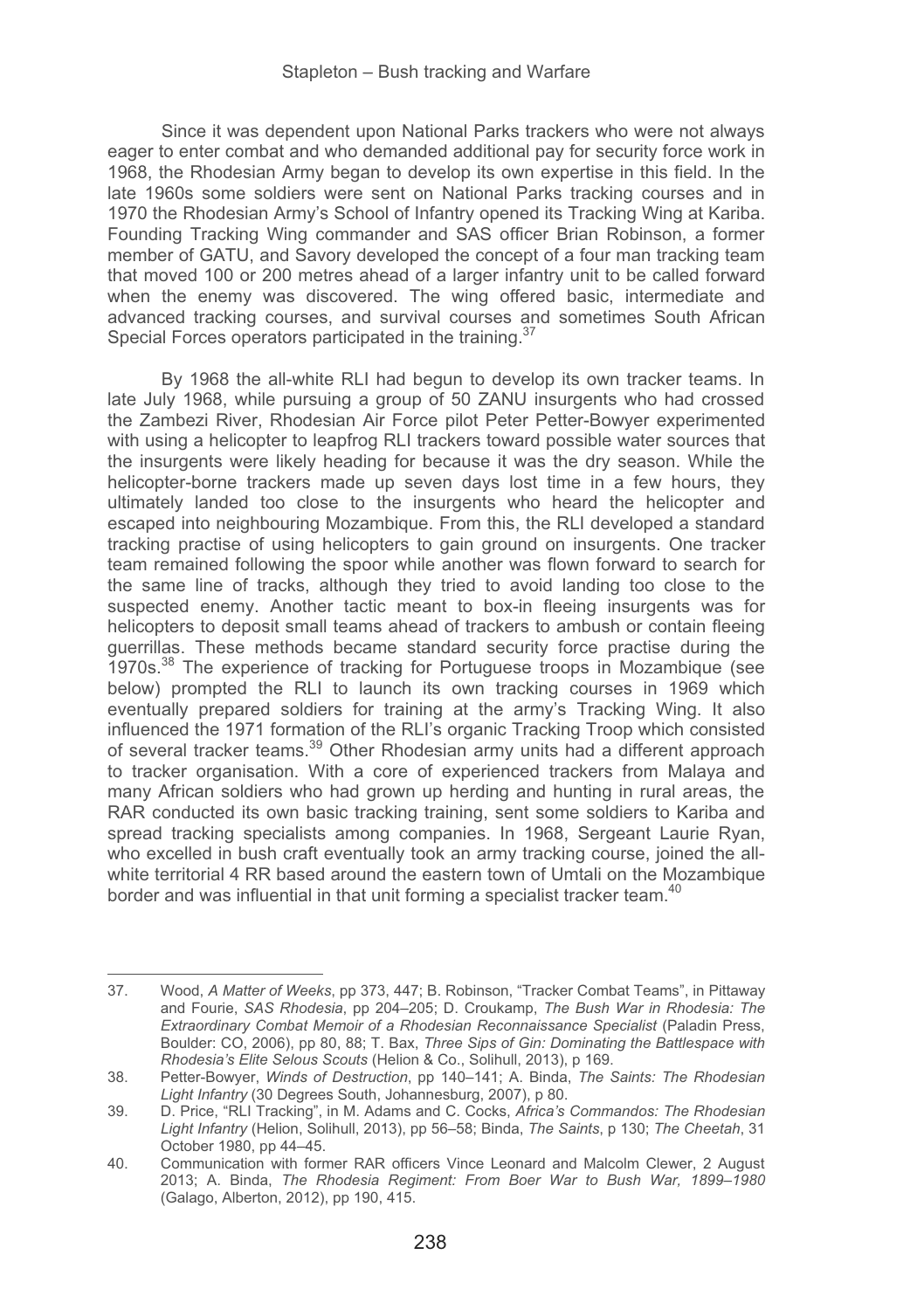Fighting insurgents in nearby Angola and Mozambique, Portuguese security forces were particularly interested in their Rhodesian allies' emergent tracking skills. With the exception of Bushmen trackers formed into a unit called the "flechas" (arrows) in Angola and a militia consisting of Portuguese hunter Danny Roxo and his African trackers in Mozambique, most Portuguese troops were conscripts from Europe with little knowledge of the African bush or interest in the war.41 At secret meetings held in Mozambique in 1968 and 1969, Rhodesian officials promised the Portuguese assistance in a number of areas including tracking.42 During the late 1960s and early 1970s Portuguese officers visited Rhodesia to observe tracking demonstrations, Portuguese troops attended Rhodesian Tracking Wing courses and a Rhodesian SAS team went to Angola to conduct tracking training. Since Rhodesia and Mozambique shared a common border, and the Portuguese there had been slow to mobilise African troops, tracking teams from the Rhodesian SAS and RLI worked directly with Portuguese forces in that territory. In January 1969 a RLI tracking team in Mozambique's Tete Province found the first evidence that insurgents from the Front for the Liberation of Mozambique (FRELIMO) had crossed south of the Zambezi River which was important because up to that point they had been confined to northern Mozambique with staging areas in Tanzania but now threatened Rhodesia's access to Mozambican ports. Another RLI tracking team with Portuguese paratroopers, in November 1970, followed a FRELIMO group for five days until they discovered a base and major arms cache. While the Rhodesians influenced the Portuguese to establish their own Combat Tracking Special Groups in 1970 and Portuguese army trackers began to deploy, it was too little and too late to have any significant impact on counter-insurgency in Mozambique.<sup>43</sup>

In 1972 ZANLA, ZANU's armed wing, moved from Zambia to Tete in Mozambique where it allied with experienced FRELIMO guerrillas and began infiltrating adjacent northeastern Rhodesia. With Portugal's sudden withdrawal from Africa in 1974, FRELIMO seized power in Mozambique and allowed ZANLA to establish bases along the entire border with eastern Rhodesia leading to a rapid escalation of the insurgency. Unlike the Zambezi Valley in the north, Rhodesia's northeastern and eastern border had no large natural obstacles, insurgents found hiding places in the hilly and sometimes forested terrain, and guerrillas blended into the dense African population in the Tribal Trust Lands (TTLs). Approaching this new phase of the war with Maoist revolutionary ideology and Chinese support, ZANLA penetrated northeastern and then eastern Rhodesia with small units that, for security reasons, did not know about one another, focused on politicising rural communities and tried to avoid Rhodesian forces. Insurgent activity increased during the rainy season as growing bush provided cover though moving after rainfall usually left clear tracks. ZANLA began to practise effective anti-tracking

<sup>41.</sup> J.P. Cann, *The Flechas: Insurgent Hunting in Eastern Angola, 1965*–*1974* (30 Degrees South, Pinetown, 2013); S. Nielsen, "The White Devil of Mozambique: One Man Army against FRELIMO", *Soldier of Fortune*, October 1978, pp 78–83; P. Nortje, *32 Battalion: The Inside Story of South Africa's Elite Fighting Unit* (Zebra Press, Cape Town, 2003), p 86. Roxo later joined the SADF and was killed in Angola in 1976.

<sup>42.</sup> P.E.S. Correia, "Political Relations between Portugal and South Africa from the End of the Second World War until 1974", PhD thesis, University of Johannesburg, 2007, p 210.

<sup>43.</sup> A. Binda, "Mozambique, 1968–1972: Rhodesian and Portuguese Cooperation", available at www.rhodesianforces.org/Mozambique1968-72.htm; Croukamp, *The Bush War in Rhodesia*, pp 134–139. See also Robinson, "Tracker Combat Teams", p 205; Binda, *The Saints*, pp 104–110; A.J. Venter, *Portugal's Guerrilla Wars in Africa: Lisbon's Three Wars in Angola, Mozambique and Portuguese Guinea 1961*–*1974* (Helion & Co., Solihull, 2013), pp 387–388.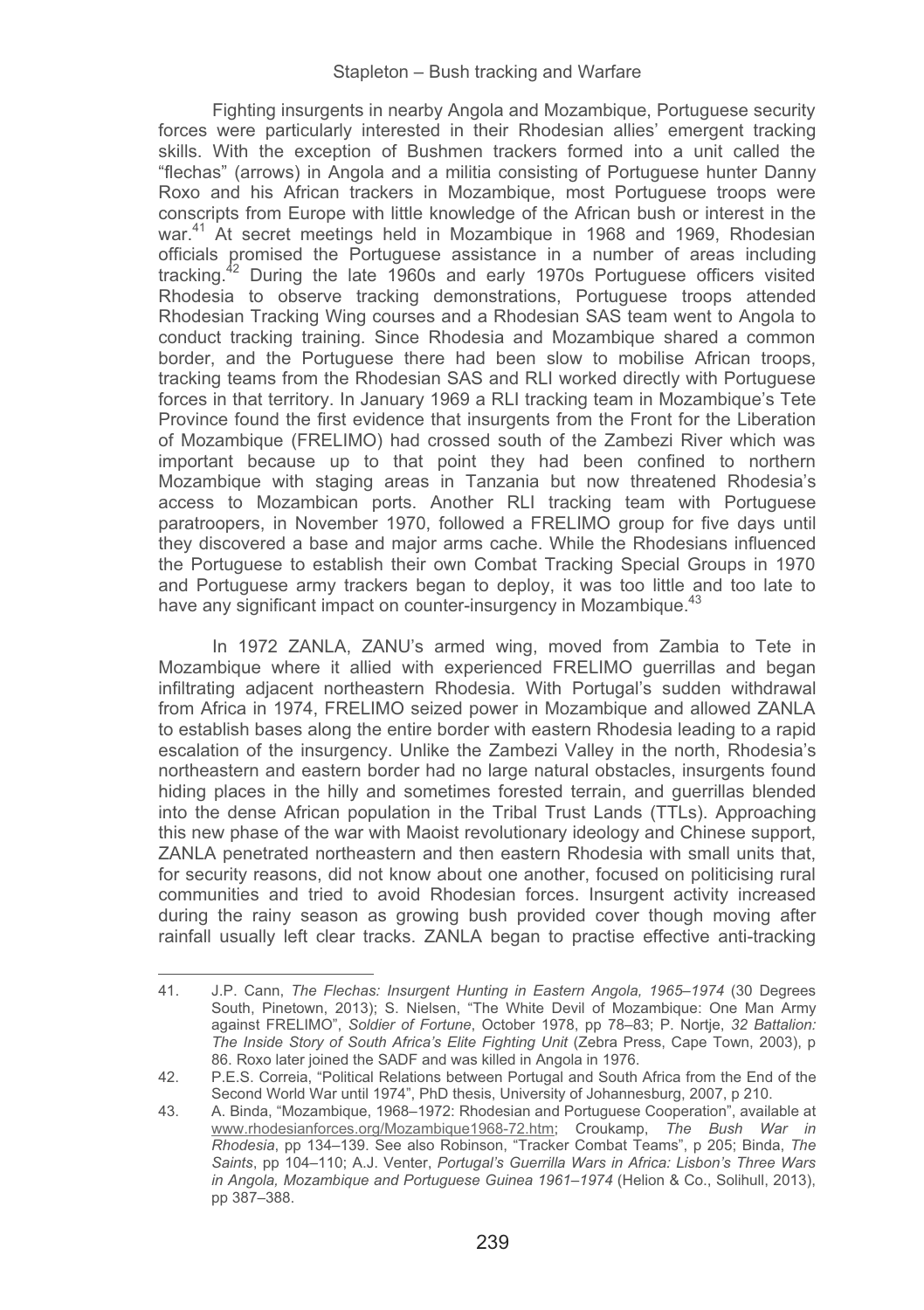and greatly favoured the practise of "bombshelling" which meant that a unit discovered by security forces would split into small groups or individuals who fled in many different directions to prevent trackers from following them all. The insurgents would then meet at a prearranged location. ZANLA fighters also walked in streams or on popular footpaths, changed footwear or went barefoot to alter footprints, and had sympathisers brush away their tracks or drive livestock over them. The war was further expanded in the late 1970s when ZIPRA, ZAPU's Soviet supplied armed wing which was more inclined to confront security forces, established staging areas in Botswana to infiltrate arid southwestern Rhodesia where the hard ground often proved difficult for trackers.<sup>44</sup> Insurgents also used tracking to gather information on the security forces. Agrippah Mutambara, a ZANLA training officer in Mozambique during the mid to late 1970s, recalled that his colleagues:

acquired a thorough knowledge of tracking skills which, together with the chameleon skills of camouflage and concealment, turned them into an invisible rebel force against the Rhodesian regime. The terrain which they traversed became the main source of their operational intelligence. They were trained to glean intelligence from foot prints and other disturbances on the ground, and to determine how long ago they could have occurred.<sup>45</sup>

Anthony Trethowan, a veteran of BSAP Ground Coverage, explains, "tracking, ambushing, follow-ups etc – were simply not working as they had in the earlier days of the bush war in the sparsely populated Zambezi Valley: the guerrillas were now mixing with the povo, the local peasants, in the heavily populated TTLs."46

Trying to contain the growing insurgency, Rhodesian forces turned to pseudo-teams to locate guerrillas and air mobile reaction units called Fire Forces to eliminate them. In 1974 the Tracking Wing and 90 strong TCU were absorbed by the new Selous Scouts which used tracking as a cover for its primary and covert mission of utilising captured and turned insurgents and black security force personnel to infiltrate guerrilla groups. Although the white territorials of the old TCU were unsuitable for pseudo-operations, their continued work as army trackers helped maintain the unit's cover.<sup>47</sup> According to Major General Archer Bruce Campling, a Malaya veteran and Rhodesian Army brigade commander in the late 1970s, "the Selous Scouts continued to train and deploy trackers until the end of the war but this became very much of a secondary role and it was neglected to the detriment of the rest of the Army effort."48 Indeed, Selous Scouts recruitment drained core units like the SAS, RLI and RAR of many of its best personnel including skilled trackers. It also undermined the Tracking Wing which became the Scouts' Training Troop and focused on pseudo-operations and other units hesitated to send their personnel there for tracker training as they might be enticed into joining the Scouts. Selous Scouts Training Troop staff may have put their hunting skills to other uses as some were accused of poaching and illegally selling products from endangered species such as ivory and rhino horn. As the RLI was

<sup>44.</sup> Moorcroft and McLaughlin, *The Rhodesian War*, pp 72, 100; Thomas, *Shadows in an African Twilight*, p 121; Binda, *Rhodesia Regiment*, p 339.

<sup>45.</sup> A. Mutambara, *The Rebel in Me: A ZANLA Guerrilla Commander in the Rhodesian Bush War, 1975*–*1980* (30 Degrees South, Pinetown, 2014), p 78.

<sup>46.</sup> Trethowan, *Delta Scout*, p 131.

<sup>47.</sup> R. Reid Daly (as told to P. Stiff), *Selous Scouts: Top Secret War* (Galago, Alberton, 1982) pp 82–83.

<sup>48.</sup> Major General Archer Bruce Campling, DCD, "Pseudo-Terrorist Operations in Rhodesia," Paper dated 2006, supplied by Kevin Thomas.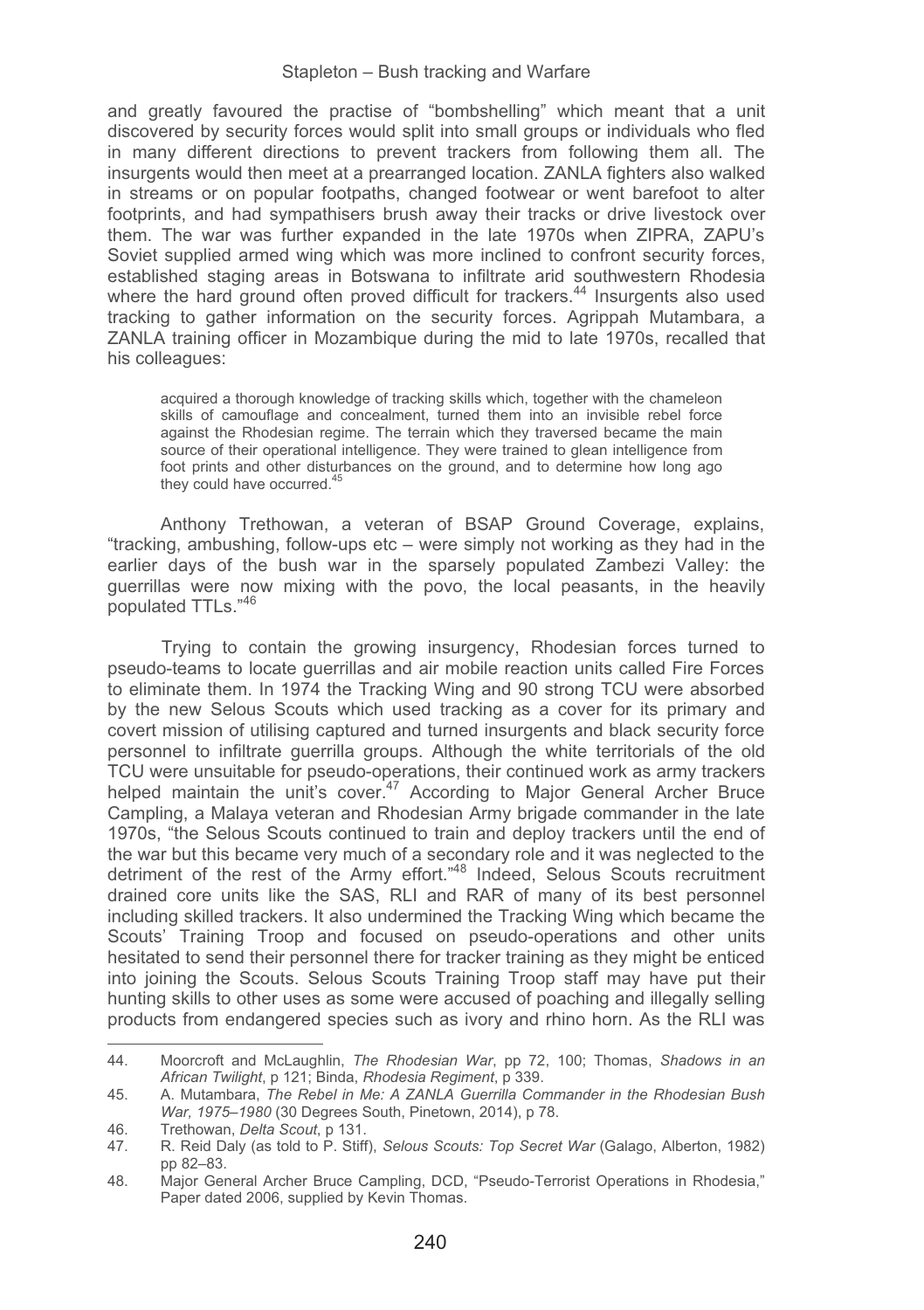transformed into an air mobile Fire Force that would respond to reports from pseudo-teams, the unit's tracking expertise declined and its Tracking Troop was reconceived as a broader Reconnaissance Troop.49

Despite these new methods, Rhodesian security force emphasis on tracking continued as part of the overall but narrow strategy on killing as many guerrillas as possible. In the early 1970s, Rhodesia began building a 25-metre wide cordon sanitaire along the Mozambique border which was fenced on both sides, cleared of vegetation by chemical defoliants, and seeded with landmines and electronic warning devices. A dirt road along the Rhodesian side of the inner fence was swept clean and patrolled on a regular basis which facilitated tracking of infiltrators. However, there were insufficient resources to patrol its entire length and it was too narrow which meant it "never proved a serious obstacle to guerrilla infiltrations".50 Rural people were herded into protected villages (PVs) to inhibit their support for insurgents and force guerrillas into uninhabited "no-go" areas where they could be tracked more easily especially in bulldozing sections of bush. The PV fences were routinely patrolled for signs of insurgent entry and tell-tale tracks.51 In 1975 the Rhodesian Army created a horse mounted unit called the Grey's Scouts that patrolled the Zambian and Mozambican borders for signs of infiltration. Attempts to monitor the frontier with electronic devices had failed for technical reasons and motor vehicles proved unsuitable for the rough terrain. The Grey's Scouts consisted of mostly white regular and territorial soldiers but also some African members from the Shangaan minority of the remote southeast which was considered particularly skilled at tracking.<sup>52</sup>

In 1977 1RR formed a motorcycle troop to patrol border and security fences but after a few months the border patrols were reduced as riders were vulnerable to ambush and they focused on reaction duties including tracking with men and dogs.53 In early 1977 private game rancher and territorial Selous Scout, Mark Sparrow formed the Civilian African Tracking Unit (CATU) that employed African civilian trackers mostly from the Shangaan community who, given their age or lack of formal education, were unable to enlist in the security forces.<sup>54</sup> In the late 1970s the Air Force and Army renewed experiments with guiding or following tracker dogs from helicopters but these also failed.<sup>55</sup> By the mid-1970s the Rhodesian Air Force had developed aerial tracking skills.<sup>56</sup> Tracking still resulted in some

49. Robinson, "Into the Bush War", p 195; Price, "RLI Tracking", p 58; J. Parker, *Assignment Selous Scouts: Inside Story of a Rhodesian Special Branch Officer* (Galago, Alberton, 1999), p 31; Croukamp, *The Bush War in Rhodesia*, p 383; Thomas, *Shadows in an African Twilight*, pp 278–281; S. Ellis, "Of Elephants and Men: Politics and Nature Conservation in South Africa", *Journal of Southern African Studies*, 20, 1, March 1994, pp 55–56.

<sup>50.</sup> H. Ellert, *Rhodesian Front War: Counter-Insurgency and Guerrilla War in Rhodesia, 1962*– *1980* (Mambo Press, Gweru, 1989), pp 27–28; Cilliers, *Counter-Insurgency in Rhodesia*, p 107.

<sup>51.</sup> Cilliers, *Counter-Insurgency in Rhodesia*, pp 15, 83; Parker, *Assignment Selous Scouts,* p 113.

<sup>52.</sup> Interview with Michael Watson, *Soldier of Fortune*, 22 December 2012.

<sup>53.</sup> Binda, *Rhodesia Regiment*, p 278.

<sup>54.</sup> J. Lott, "Run the Bastards Down: CATU Tracks Terrorists: Rhodesia's Civilian Tracking Unit, *Soldier of Fortune*, July 1979, pp 46–51.

<sup>55.</sup> Petter-Bowyer, *Winds of Destruction*, pp 325–326; J.R.D. Wood (ed.) *The War Diaries of Andre Dennison* (Ashanti Publishing, Gibraltar, 1989), p 141; Croukamp, *The Bush War in Rhodesia*, pp 380–381.

<sup>56.</sup> B. Whyte, *A Pride of Eagles: the Story of Rhodesia's Air Force* (Graham Publishing, Salisbury, 1976), p 43.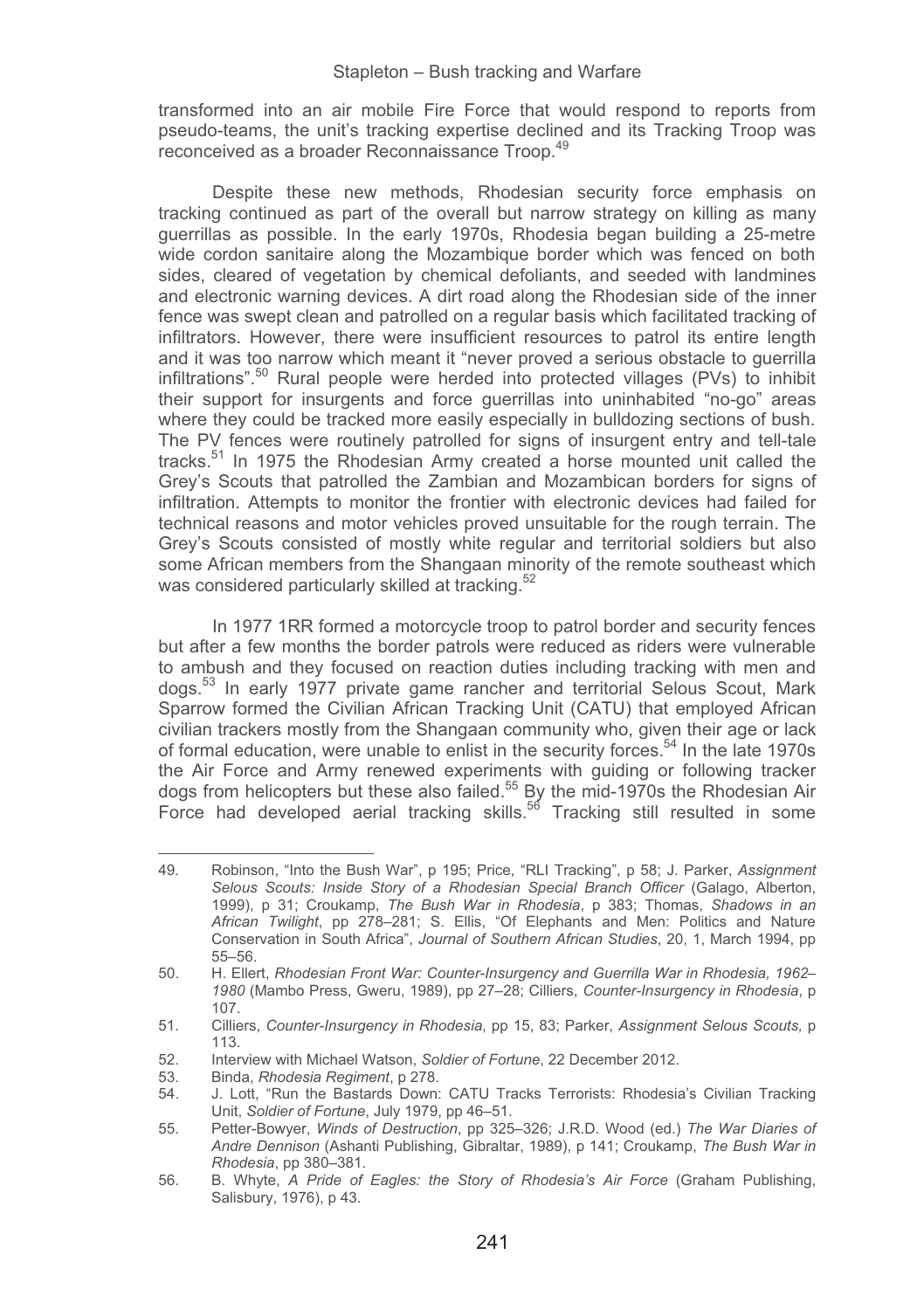successes such as in November 1976 when a 4RR tracker team and an RLI Fire Force located and killed 31 insurgents in the eastern Honde Valley representing the largest number of fatalities inflicted by the security forces in a single engagement up to that time. However, numerous accounts by security force members demonstrate that much more often than not, tracking operations lost insurgents who practised effective anti-tracking and slipped into populated TTLs.<sup>57</sup>

## **South West Africa (Namibia)**

-----------------------------------------------------------

South Africa had occupied the neighbouring German colony of South West Africa during the First World War and then administered it as a mandate of the League of Nations. In 1962, exiled African nationalists of the South West African People's Organisation (SWAPO) formed an armed wing called the People's Liberation Army of Namibia (PLAN) to fight South African occupation and gain independence. At this point PLAN's objective of infiltrating South West Africa was hampered by the location of its staging area in western Zambia which shared a narrow border with the remote eastern Caprivi Strip and was far from the populated northern area of Ovamboland where it enjoyed support and the white farming area in the centre of the country which was its main target. SWAPO/PLAN cooperated with Angolan insurgents such as the Movement for the Popular Liberation of Angola (MPLA) and the Union for the Total Independence of Angola (UNITA) who were fighting the Portuguese. However, the vast territory of Angola was difficult to cross and patrolled by Portuguese forces and sometimes their South African allies. In 1965 PLAN insurgents first infiltrated South West Africa and in August 1966 their camp at Ongulumbashe in Ovamboland was discovered and destroyed by South African forces. During the late 1960s and early 1970s PLAN focused primarily on infiltrating small groups into the Caprivi Strip, targeted local officials who worked with the South African administration, and planted landmines on roads.<sup>58</sup>

When SWAPO infiltration began in the late 1960s the SAP was responsible for counter-insurgency in South West Africa and used trackers from the Bushmen minority and National Parks trackers, and tracker dogs to pursue insurgents. As members of historic hunter-gatherer communities, the Bushmen had a well-known reputation for tracking prowess.<sup>59</sup> Around 1970, the SAP formed small tracking units among some of the most isolated and least politicised Bushman groups. Based at a series of camps spaced about 40 to 60 kilometres apart, they conducted daily patrols of the frontier and reported signs of infiltration. The SAP also dispatched Bushmen trackers into neighbouring Botswana to gather

<sup>57.</sup> C. Reynolds, "Forces Bag 31 in One Battle", *Rhodesian Herald*, 18 November 1976, pp 1– 2; Binda, *The Saints*, p 200; Binda, *Rhodesia Regiment*, pp 278–279, 415; Parker, *Assignment Selous Scouts*, p 56; Wood, *War Diaries of Andre Dennison*, pp 95–96 and 175; E. Bird, *Special Branch War: Slaughter in the Rhodesian Bush Southern Matabeleland, 1976–1980* (Helion, Solihull, 2014), pp 58, 75, 79, 86, 90, 119, 177, 201 and 229.

<sup>58.</sup> S. Brown, "Diplomacy by Other Means – SWAPO's Liberation War", in C. Leys and J. Saul (eds), *Nambia's Liberation Struggle: The Two-Edged Sword* (James Currey, London, 1995), pp 19–29

<sup>59.</sup> The African Communist, No. 28, First Quarter 1967, p 10; L.J. Bothma, *Buffalo Battalion: South Africa's 32 Battalion: A Tale of Sacrifice* (L.J. Bothma, Bloemfontein, 2007), p 31.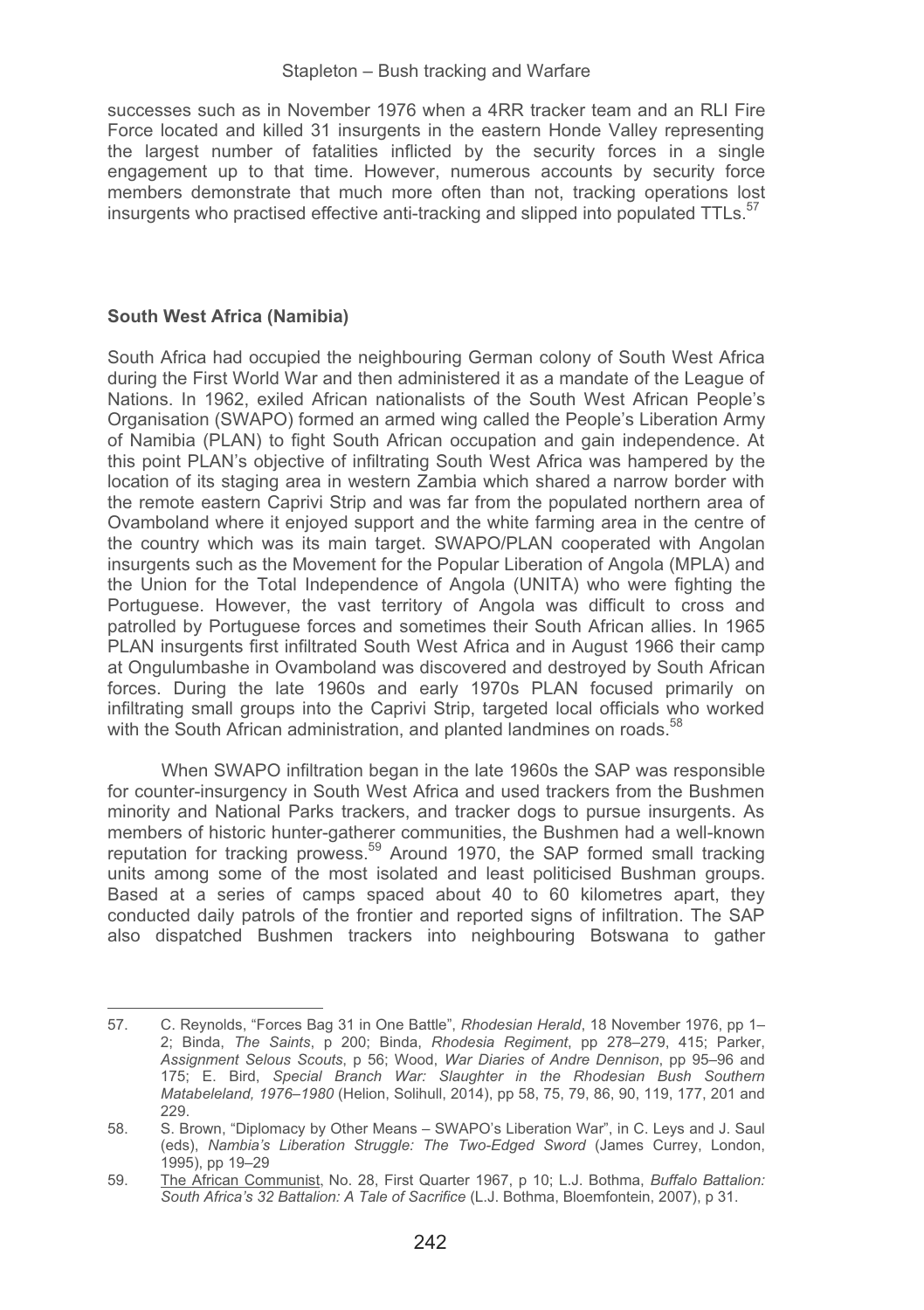information on insurgents and recruit new members. $60$  Based on its experience in Rhodesia's Zambezi Valley and unfolding events in South West Africa, the SAP established a counter-insurgency school in South Africa in 1970 and an elite Special Task Force trained in urban and rural operations in the mid-1970s. Consequently, during the 1970s the police developed tracker training programmes in South Africa and by the early 1980s this included a six week basic tracking and survival course near Potgietersrus (now Mokopane), also the site of the police dog school, and another six week advanced tracking course in the Kruger National Park.<sup>61</sup> During the early 1970s, as PLAN stepped up operations, the SAP formed "Cobra Teams" each consisting of five white personnel and one black special constable/interpreter, transported by helicopter into northern South West Africa for week-long patrols to collect intelligence on SWAPO that was reported to the South African Defence Force (SADF) for reaction. These teams often worked with unpaid black special constables called "Oscar Zulus" or OZs who were often Bushmen trackers. In 1974 the SAP began to pay and train Bushmen and Ovambo OZs, their weapons were upgraded and some were seconded to security force units as trackers. By 1978 the OZ programme had been transformed into a 3 000 strong Ovambo Home Guard<sup>62</sup>

In April 1974, with a military coup in Portugal that likely meant independence for Angola and the expansion of insurgency south of the border, the SADF took over counter-insurgency operations in South West Africa. Angola's subsequent and sudden independence prompted a civil war between the MPLA around the capital of Luanda, UNITA in the south and the National Front for the Liberation of Angola (FNLA) in the north. Beginning in September 1974, the SADF established a camp in the Caprivi Strip for Angolan Bushmen who had been flechas for the departing Portuguese and were crossing the border to seek sanctuary. They were formed into an ad hoc military unit that patrolled into southeastern Angola to hunt SWAPO and some were attached to SADF units as trackers.<sup>63</sup> Since an MPLA government would give the Soviet Union access to Angola's oil and sponsor SWAPO, the SADF invaded Angola in August 1975 in support of UNITA and FNLA. Called Operation Savannah, the South African intervention was enacted by two battle groups of Angolan troops; Alpha consisted of the Angolan Bushmen unit based in Caprivi and Bravo comprised other Angolans who had been members of FNLA and UNITA. In Angola, Alpha functioned as motorised infantry and recruited additional Bushmen including more former flechas, others seeking employment and some enlisted at gunpoint.

Thwarted by the arrival of a Cuban expeditionary force and the withdrawal of covert American support, the South African-led columns withdrew into South West Africa in March 1976. After Savannah, Alpha and Bravo were based in

<sup>60.</sup> R. Lee and S. Hurlich, "From Foragers to Fighters: South Africa's Militarization of the Namibian San", in E. Leacock and R. Lee (eds), *Politics and History in Band Societies* (Cambridge University Press, Cambridge, 1982), pp 334–335 and 340–341.

<sup>61.</sup> Interviews conducted with Francois du Toit, Radium, 14 November 2012; Herman van der Walt, Polokwane, 15 November 2012; Callie Calitz, Odendaalsrus, 16 November 2012. See also G. Cawthra, *Brutal Force: The Apartheid War Machine* (International Defence and Aid Fund, London, 1986), pp 123, 225.

<sup>62.</sup> P. Stiff, *The Covert War: Koevoet Operations Namibia, 1979*–*-89* (Galago, Alberton, 2004), pp 47–50.

<sup>63.</sup> K. Grundy, *Soldiers Without Politics: Blacks in the South African Armed Forces* (University of California Press, Berkeley, 1983), p 254; Nortje, *32 Battalion: The Inside Story of South Africa's Elite Fighting Unit*, p 17; I. Uys, *Bushmen Soldiers: Their Alpha and Omega* (Fortress Publications, Germiston, 1993), pp 1–25.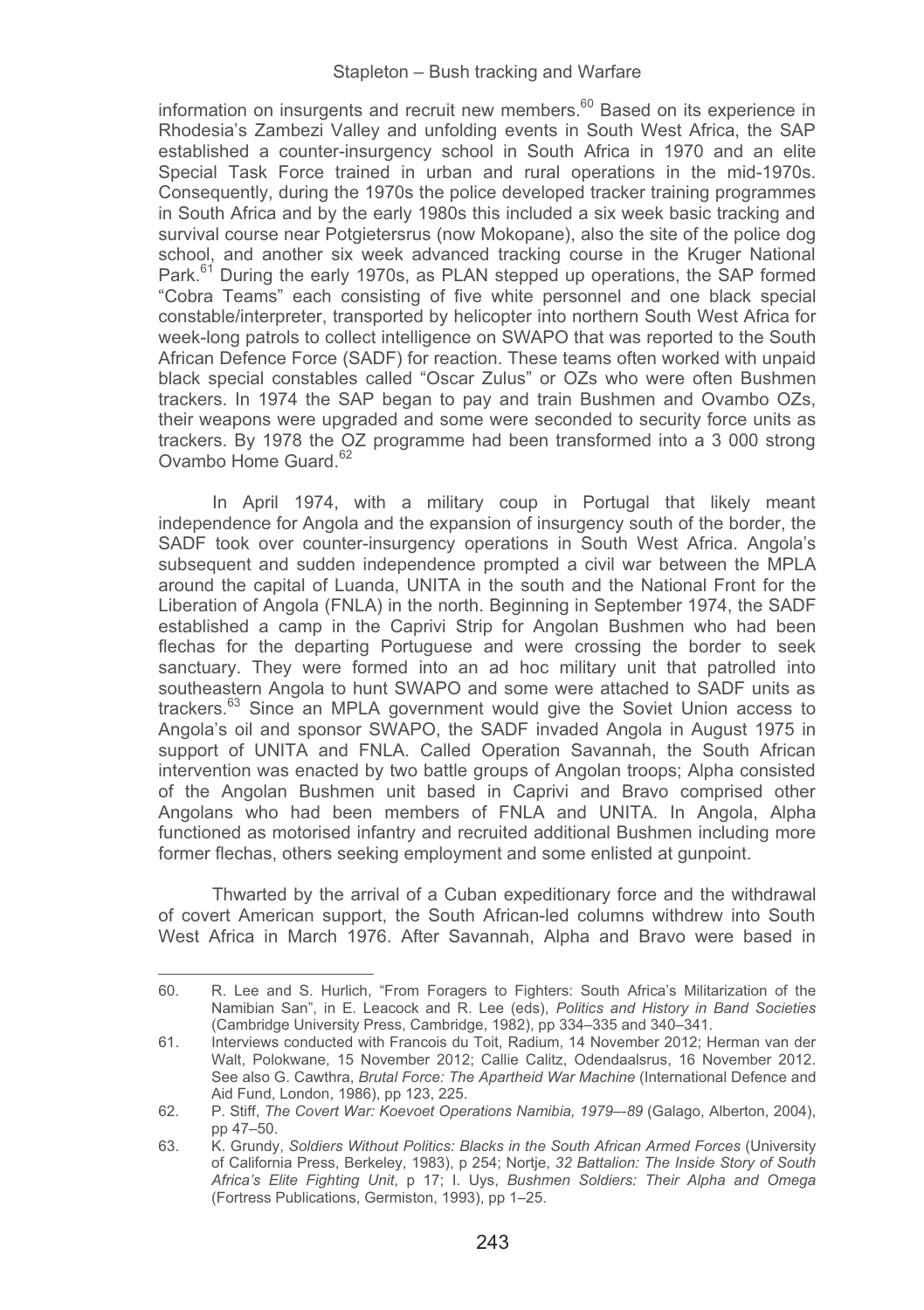northern South West Africa and became the SADF's first primarily black fighting units designated 31 and 32 Battalion, respectively. Studying the counterinsurgency operations of the French in Algeria and Americans in Vietnam, SADF heads increased employment of indigenous troops. At this time the Caprivi based 31 Battalion was a regular infantry unit the members of which had a reputation as skilled trackers given the long-standing hunter image of the Bushmen. To fill 31 Battalion's ranks, the SADF launched an aggressive and sometimes coercive recruiting campaign among South West African Bushmen who had an antagonistic relationship with the majority Bantu- speaking peoples.<sup>64</sup>

With a friendly MPLA regime in Luanda, SWAPO/PLAN established bases throughout southern Angola where they received military assistance from the new Angolan army and its Soviet and Cuban allies, and dramatically increased infiltration and "hit-and-run" attacks in northern South West Africa. While the South African forces responded by increasing the number of personnel and resources in the area, the guerrillas' elusiveness and their retreat into Angola when detected led to tracking related initiatives. In 1976 the South Africans, to detect insurgent infiltration, removed around 50 000 people from South West Africa's frontier with Angola and created a one kilometre-wide depopulated strip called the "Yati". Between the border and the white farming areas to the south a network of sandy roads called "cutlines" or "kaplyne" were regularly swept by vehicles dragging trees and routinely patrolled for footprints.<sup>65</sup>

From the late 1970s and continuing throughout the 1980s, PLAN's infiltration of northern South West Africa became more difficult. Ever larger South African military incursions into southern Angolan forced PLAN to withdraw its staging areas further from the border. UNITA, sponsored by South Africa and the United States, gained control of southeastern Angola which meant PLAN was denied that area from which to cross into northeast South West Africa, and PLAN was increasingly drawn into the Angolan civil war. Within South West Africa, South African security forces relied on frequent patrols to detect infiltration and when needed called on air mobile or armoured vehicle mounted reaction teams to pursue and eliminate insurgents.<sup>66</sup>

During Operation Cobra, an SADF attempt in May 1976 to find and destroy SWAPO bases in northern South West Africa and southern Angola, Bushmen

<sup>64.</sup> R. Gordon and S. Douglas, *The Bushman Myth: The Making of a Namibian Underclass* (Westview Press, Boulder: CO, 2000), pp 1–2, 183–185; Uys, *Bushmen Soldiers*; G.B. Kolata, "!Kung Bushmen Join the South African Army", *Science*, 211, 4482, February 1981, pp 562–564; A.K. Battistoni and J.J. Taylor, "Indigenous Identities and Military Frontiers: Reflections on the San and the Military in Namibia and Angola, 1960–2000", *Lusotopie*, 16, 1, 2009, pp 113–131; A. Peled, *A Question of Loyalty: Military Manpower Policy in Multiethnic States* (Cornell University Press, Ithaca and London, 1999), pp 27–92; *Report of the Truth and Reconciliation Commission, Volume 2*, 29 October 1998, p 23.

<sup>65.</sup> Brown, "SWAPO's Liberation War", pp 29–39; Cawthra, *Brutal Force*, p 181; J.H. Thompson, *An Unpopular War: From Afkak to Bosbefok: Voices of South African National Servicemen* (Zebra Press, Cape Town, 2006), p 118.

<sup>66.</sup> A. Esterhuyse and E, Jordaan, "The South African Defence Force and Counter-insurgency, 1966–1990", in D-P. Baker and E. Jordaan (eds), *South Africa and Contemporary Counterinsurgency: Roots, Practices and Prospects* (International Publishers, Claremont, 2010), pp 104–123. There is a large literature on the war in Angola and Namibia. For a few examples see E. George, *The Cuban Intervention in Angola, 1965*–*1991: From Che Guevara to Cuito Cuanavale* (Frank Cass, London, 2005); W. Steenkamp, *Borderstrike! South Africa into Angola, 1975-80* (Just Done Productions, Durban, 2006); L. Scholtz, *The SADF in the Border War, 1966-1989* (Tafelberg, Cape Town, 2013).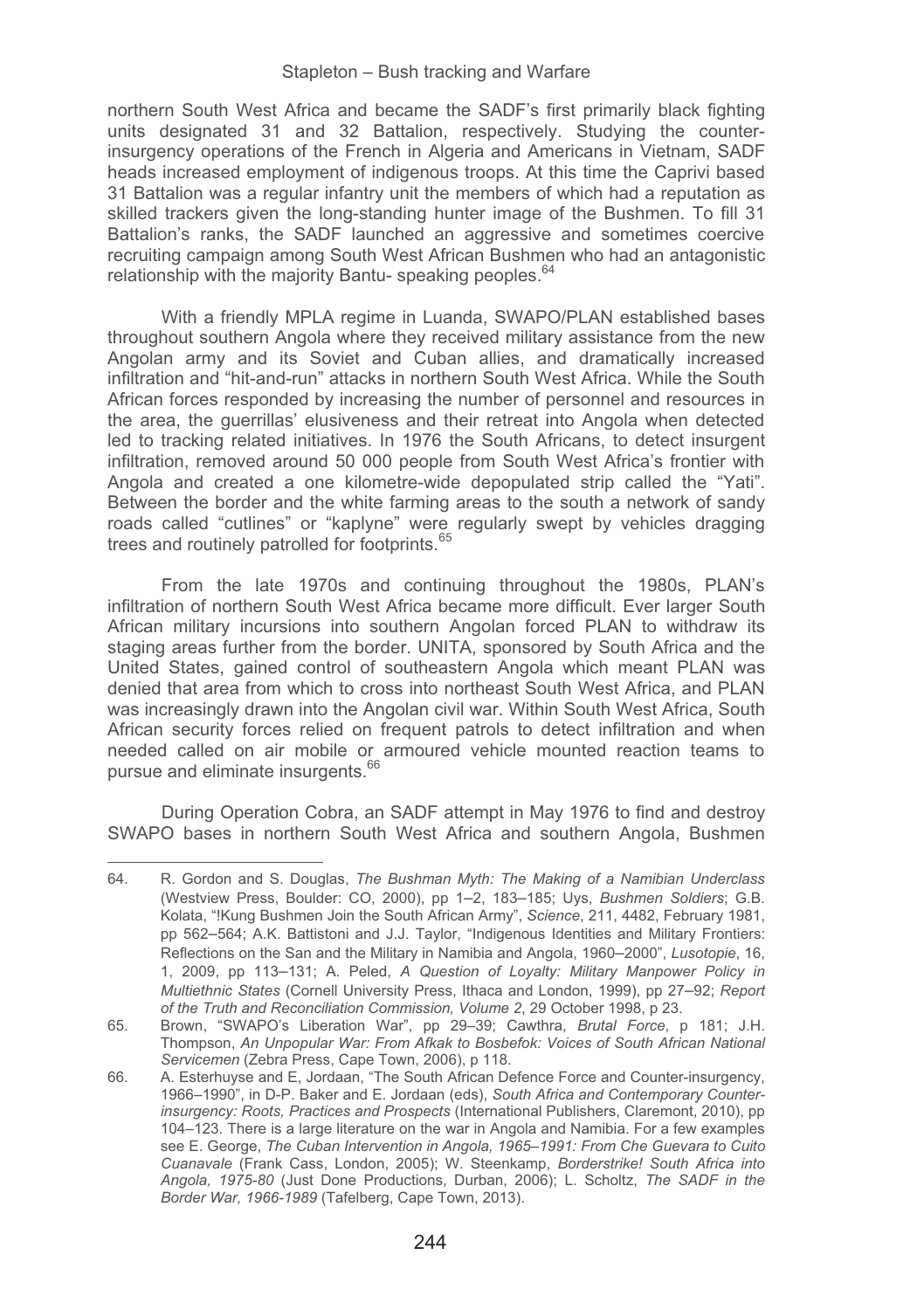trackers from 31 Battalion were first employed by other South African units. After Cobra, select 31 Battalion trackers were sent to Ovamboland to assist SADF units counter SWAPO infiltration and some of these, in 1977, were formed into a separate SADF Tracker Unit. In February 1977, 40 of the most skilled Bushmen trackers in 31 Battalion were trained by SADF Special Forces and formed the battalion's Reconnaissance Wing and the following year a few were absorbed into Special Forces.<sup>67</sup>

In 1974 the SADF established an Equestrian Centre in Potchefstroom, South Africa, to breed and train horses, and train white national servicemen as mounted infantry for counter-insurgency. In South West Africa, mounted units were meant to find insurgent spoor during patrols and use their horses' speed to catch up with the quarry. Mounted platoons were assigned to infantry battalions and bases across South West Africa, and patrolled the various cut-lines accompanied by Bushmen and other trackers. Since horses and riders were big targets and thus exposed to ambush, a mounted patrol tracking insurgents usually called in a mechanised unit to take over pursuit when they were getting close to the enemy, and they often operated 500 to 1000 metres ahead of a mechanised force. In 1977 the SADF consolidated several reaction units into 101 Specialist Unit which combined trackers and tracker/mine detector dogs with the mobility of horse and motorcycle mounted infantry. It became part of the South West African Territorial Force (SWATF), established in 1980 to localise command of the counter-insurgency effort, and was renamed 1 South West African Specialist Unit (SWASPES) with a permanent base built at Otavi. While horse mounted infantry and dogs and their handlers were taught at different schools in South Africa, motorcyclists and trackers were trained at the unit base. SWASPES established a bush school which regularly offered basic and advanced tracking and survival courses also taken by personnel from other units. Although there were some problems with South African commanders not knowing how to employ tracker dogs, it was claimed that 60 percent of the unit's operations resulted in insurgent contact. However, PLAN claimed to have killed and captured SWASPES horses. A PLAN veteran of over five years guerrilla warfare in thickly forested eastern Ovamboland maintains that South African security forces did not use dogs in his area after 1979 as too many had been killed by ambushes and landmines.<sup>68</sup>

In mid-1978, with increased SWAPO infiltration from Angola, South African security chiefs decided to establish a special unit modelled on the Rhodesian Selous Scouts to conduct pseudo-operations with the SAP, gathering intelligence and the SADF's Special Forces (Recces) organising pseudo teams. In January 1979 the SAP, as its part of this project, established a unit called Operation K or Koevoet, Afrikaans for "crowbar", in Ovamboland consisting of white police and Ovambo special constables from the Home Guard. The original pseudo approach did not materialise as the Recces were too involved with external operations to

<sup>67.</sup> Uys, *Bushmen Soldiers*, pp 49, 56, 64–66; Gordon and Douglas, *The Bushman Myth*, p 186.

<sup>68.</sup> J.J.P. de Vries and S. Swart, "The South African Defence Force and Horse Mounted Infantry Operations, 1974–1985", *Scientia Militaria*, 40, 3, 2012, pp 398–428; H-R. Heitman, *South African Armed Forces* (Buffalo Productions, Cape Town, 1990), pp 109– 111; Uys, *Bushmen Soldiers*, p 157; J. Geldenhuys, *At the Front: A General's Account of South Africa's Border War* (Jonathan Ball, Johannesburg, 2009), pp 105–106; Helmoed R. Heitman, *South African War Machine* (Novato, CA: Presidio Press, 1985), pp 108–110; O.O. Namakalu, *Armed Liberation Struggle: Some Accounts of PLAN's Combat Operations* (Gamsberg MacMillan, Windhoek, 2004), p 139; interview conducted with Peter Ekandjo, Windhoek, 21 July 2014.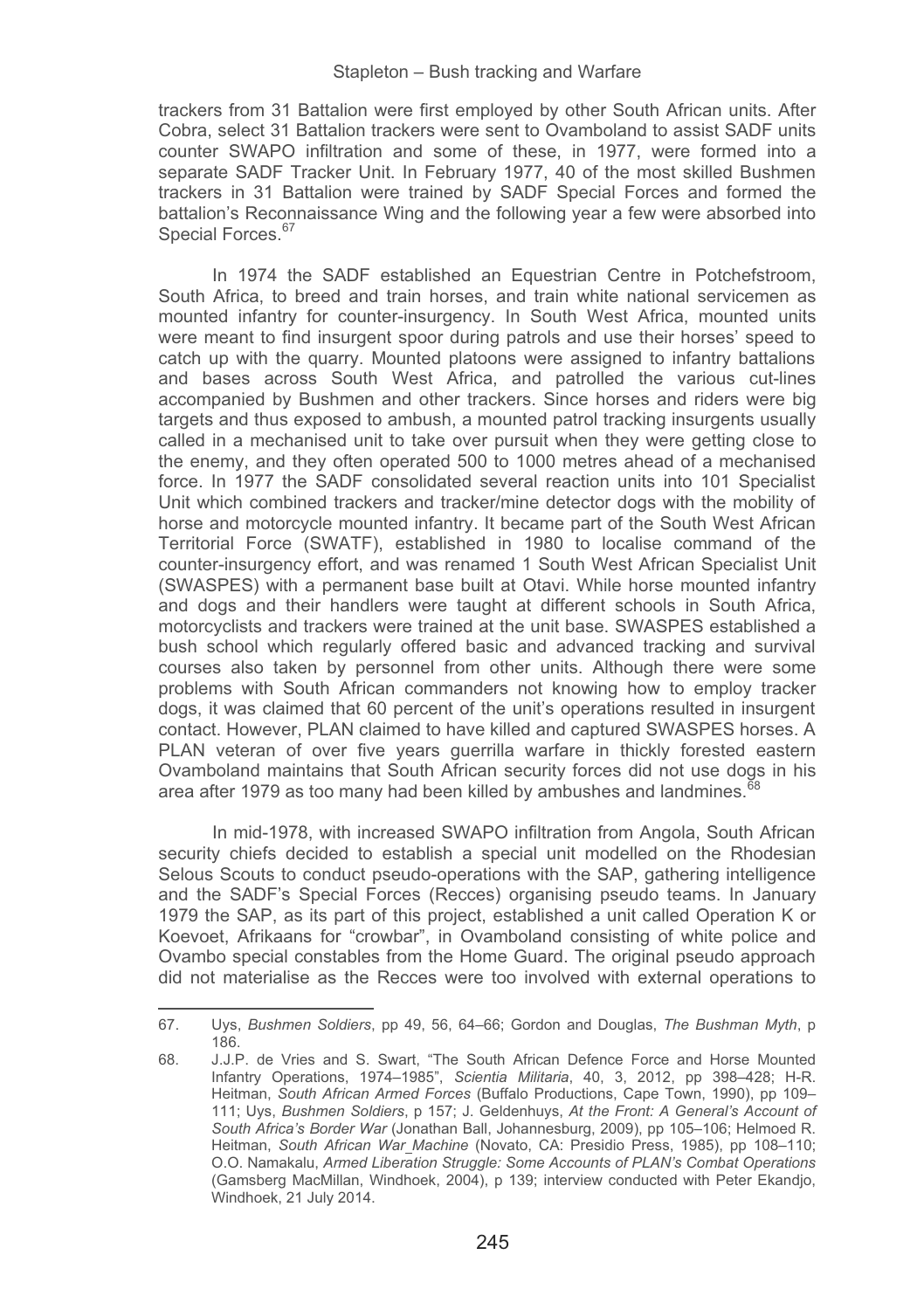capture insurgents for the police to "turn", police and military culture were incompatible, and SWAPO groups were too well established within the country to be infiltrated by impostors. In June 1979 Koevoet teams on foot tracked a SWAPO group for 200 kilometres over five days and ultimately killed eight insurgents. Inspired by this success, Koevoet expanded and formed platoon-size teams that did not restrict themselves to certain areas but pursued insurgents based on intelligence collected in the field. In late 1979 and early 1980 Koevoet began experimenting with having mine-protected vehicles accompany tracker teams so fresh trackers riding on them could spell off those on the ground and more water, ammunition and weapons could be carried. Collecting information from informants and looking for spoor as they travelled, Koevoet teams would circle a village at more than a kilometre to avoid masses of civilian footprints and determine if insurgents had visited recently. They developed a standard procedure of having some trackers on foot followed closely by others in vehicles, leapfrogging two vehicles sometimes up to ten kilometres forward to find the continuation of the same line of spoor, speculatively firing mortars and grenade launchers in the suspected direction of the enemy to panic them into running which would leave obvious tracks, and upon closing with insurgents they called in helicopter gunships or a spotter plane for support.

Moreover, the unit began employing captured SWAPO insurgents who changed sides bringing knowledge about their former colleagues' methods and teams went out of their way to apprehend particularly skilled anti-trackers. Since Koevoet mostly operated in Ovamboland, the centre of insurgent activity and recruiting, unit membership was quickly dominated by Ovambo trackers who were familiar with the area and its people. Very few Bushmen worked within Koevoet where both whites and Ovambos stereotyped them as inferior trackers and cowards. Poorly paid trackers were motivated by cash bonuses for dead guerrillas and captured weapons. Not all Koevoet experiments worked as attempts to use tracking dogs proved useless given the area's extreme heat which became worse inside a vehicle, engine noise and combat stress. Environment determined Koevoet tactics. In western Ovamboland, an open area with hard ground difficult for tracking and where people generally supported SWAPO, Koevoet teams spread out and hoped to encounter insurgent spoor by accident. In eastern Ovamboland, with thick bush and less politicised inhabitants, they patrolled and gathered information from locals. Since vehicles could not operate in much of mountainous Kaokoland, Koevoet teams there employed infantry tactics such as observation posts and night ambushes. In sparsely populated Kavango, Koevoet mortared the relatively large insurgent groups operating there to prompt them to split up so that smaller groups or individuals could be tracked with less danger of ambush. By the end of the conflict in 1989, Koevoet had 3 000 personnel and 42 teams, had fought 1 615 engagements in which 3 200 alleged insurgents were killed at a cost of 161 of its men killed and 950 wounded.<sup>69</sup>

During the early 1980s Koevoet developed a standard air support tactic for tracking operations. Since Koevoet kept the South African Air Force (SAAF)

<sup>69.</sup> Stiff, *The Covert War*; A. Durand, *Zulu Zulu Golf: Life and Death with Koevoet* (Zebra Press, Cape Town, 2011); A. Durand, *Zulu Zulu Foxtrot: To Hell and Back with Koevoet* (Zebra Press, Cape Town, 2012); S. Kamongo and L. Bezuidenhout, *Shadows in the Sand: A Koevoet Tracker's Story of an Insurgency War* (30 Degrees South Publishers, Johannesburg, 2011); J. Hooper, *Koevoet: Experiencing South Africa's Deadly Bush War* (GG Books, Warwickshire, UK, 2012); E. de Kock, *A Long Night's Damage: Working for the Apartheid State* (Contra Press, Johannesburg, 1998) p 77.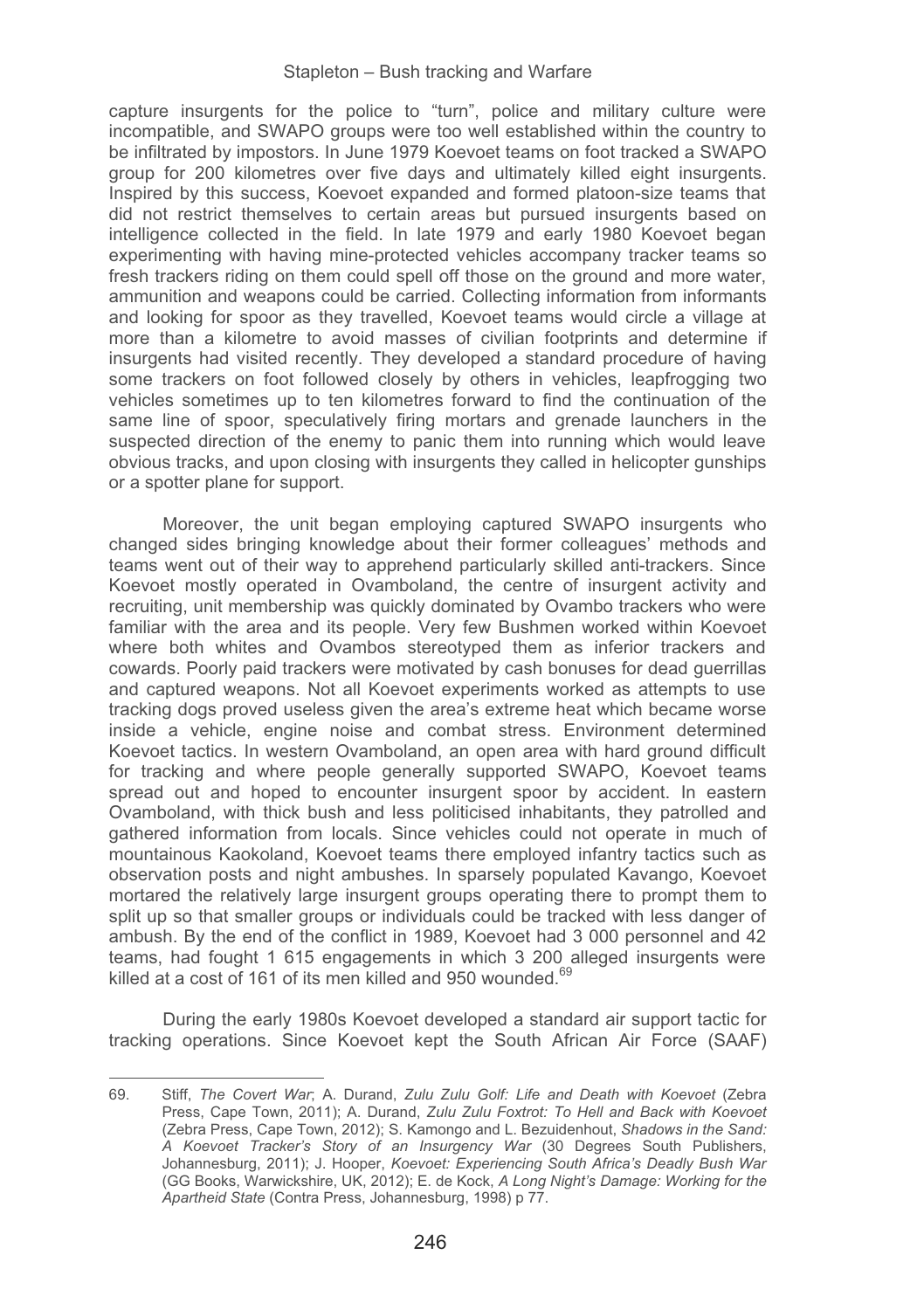informed of its actions, helicopters were pre-positioned at a series of bases and were usually about 20 minutes flying time from any team in the field. A Koevoet team tracking insurgents updated the SAAF by radio as it gained ground on the enemy which allowed pilots to be briefed and wait in their cockpits for dispatch to the scene. The ground team typically requested air support when it was 20 or 30 minutes, which the SAAF believed amounted to roughly one kilometre, behind the enemy. Two helicopter gunships usually responded to a Koevoet team's call and remained at a distance until direct radio communication was established with the ground team which ignited a smoke grenade to indicate its location. The helicopters then flew two overlapping orbits over the team. The lead helicopter flew a narrow orbit at an altitude of around 60 metres and ranged about three kilometres ahead of the team to detect ambushes, and the other helicopter flew at between 180 and 250 metres and circled two to five kilometres from the team to discourage the insurgents from "bombshelling". When the trackers observed distinctive signs of insurgents hiding under trees or running from tree to tree, they knew that the enemy was within the helicopters' orbit. The movement of the lead helicopter was then changed to determine how far ahead the insurgents were and therefore, how far ahead to send the advance vehicles to catch them. Once the ground team was very close to the enemy, the lead helicopter tightened its orbit and fired on insurgents it observed which signalled the vehicles to speed forward and engage with overwhelming firepower. To avoid friendly fire from the helicopters, Koevoet trackers reversed their hats to reveal an orange reflective panel. When helicopters were not available, the SAAF dispatched small reconnaissance aircraft to try to spot the insurgents or panic them into diving under trees. Koevoet developed several other innovations to enhance cooperation with helicopters. Each team's supply vehicle carried fuel to keep helicopters overhead longer. Given the flat terrain and lack of landmarks that often disoriented pilots responding to directions from the ground, a clock code procedure was developed in which tree shadows, seen the same way from the air and ground, represented 12 o'clock.<sup>70</sup>

During the early 1980s the SADF copied the successful Koevoet approach. This happened at the same time that large conventional SADF cross-border incursions and support for UNITA rebels forced PLAN to withdraw its bases deeper inside Angola. Beginning in around 1980, 201 Battalion (the new name for 31 Battalion as part of the SWATF) began fielding mechanised tracking teams called "Romeo Mike" after the Afrikaans "Reaksiemag" or "Reaction Force". In late 1982 teams from 201 Battalion operating in eastern Ovamboland tracked a SWAPO detachment for 278 kilometres, of which 190 kilometres were run on the ground, over three days and killed all seven of them without losses.71 In 1983 the SWATFs 101 Battalion, an ethnic Ovambo unit, was restructured with Koevoet organisation, vehicles and tactics. Since 101 Battalion consisted of Ovambo soldiers and white national servicemen, it had fewer skilled trackers than Koevoet and rarely leapfrogged far forward. Unlike Koevoet teams led by experienced police sergeants, army RM teams were usually commanded by young lieutenants who struggled to co-ordinate a mobile force and sometimes prematurely requested

70. D. Lord, *From Fledgling to Eagle: The South African Air Force during the Border War* (30 Degrees South Publishers, Johannesburg, 2008), p 252; A.J. Venter, *Gunship Ace: The Wars of Neall Ellis, Helicopter Pilot and Mercenary* (Casemate, Newbury, 2011), pp 100– 105; Hooper, *Koevoet*, pp 138, 148–149; interview conducted with Laurens Musore, Warmbad, 14 November 2012.

<sup>71.</sup> Uys, *Bushmen Soldiers*, pp 103 and 117.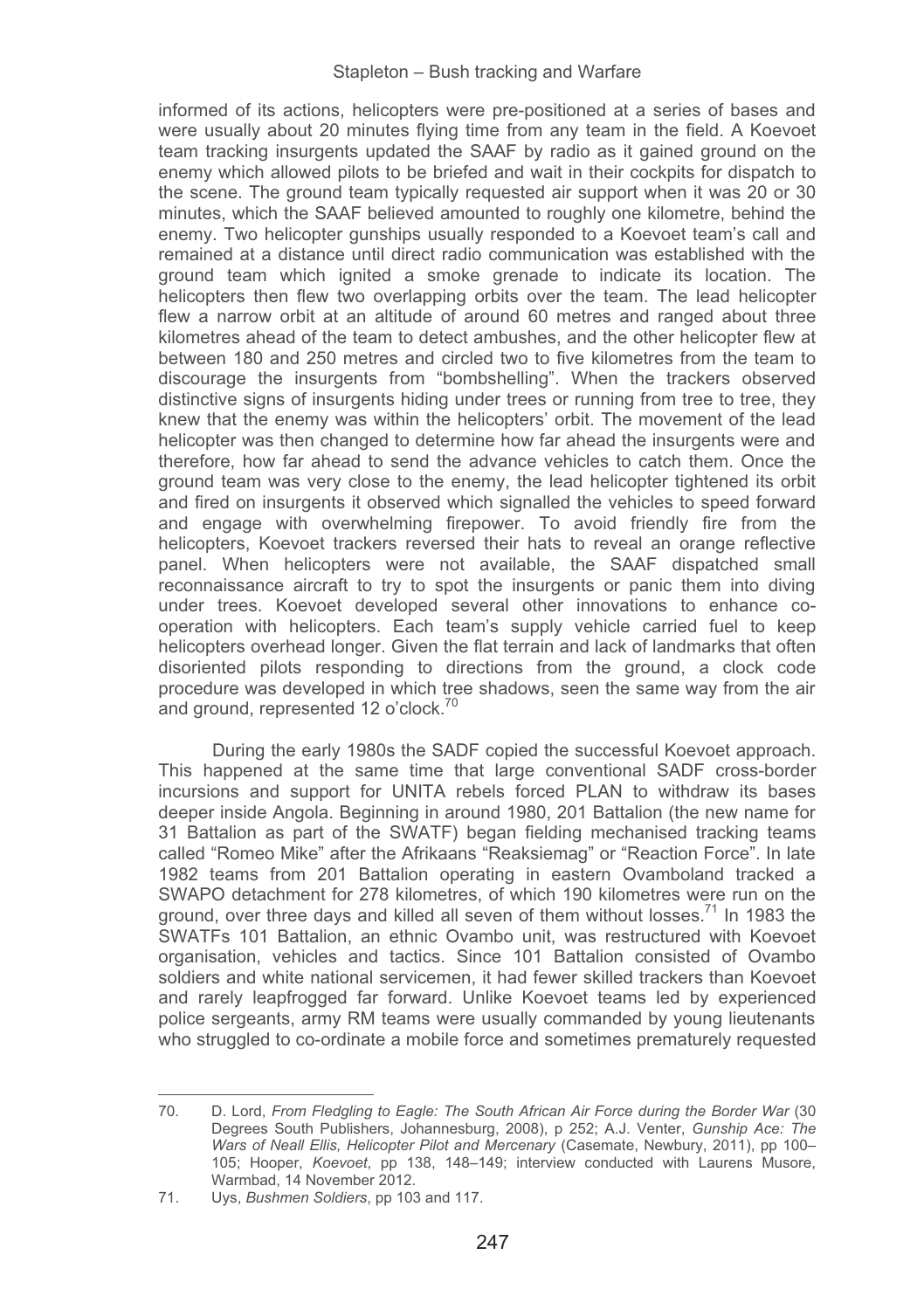air support which alerted insurgents that they were being tracked.<sup>72</sup> Nevertheless, the SADF reported in 1986 that 101 Battalion "had the best combat record of all SWA and RSA units during the vear".<sup>73</sup>

PLAN field commander Johannes Gaomab explained that "The problem with guerrilla war is that you have to walk, and if you walk, you leave spoor. The SADF had trackers patrolling up and down the border with Angola".<sup>74</sup>Although the sandy soil of northern South West Africa made insurgent anti-tracking difficult, the flat and featureless terrain enhanced mobility on foot and sometimes dense bush blocked visibility. Additionally, PLAN's predominantly Ovambo fighters blended with the rural population.<sup>75</sup> PLAN cultivated a high level of anti-tracking. Insurgent training in Angola involved constant anti-tracking, even when going to the toilet at night, and a special school offered advanced training culminating in a 300 kilometre tracking/anti-tracking exercise. Insurgents were most active from November to April as summer rains covered their footprints, more vegetation provided cover, mud hindered cross country driving by security force vehicles, and more drinking water was available in the bush. SWAPO insurgents used a multitude of anti-tracking measures. They wore boots with layers of removable soles to leave different footprints; wore plastic bags on their feet to obscure spoor; alternated between walking with boots and bare feet; shuffled along wire fences to avoid touching the ground; walked on fallen leaves or rocks; stepped in each other's footprints; lifted grass bent by their movement; used a stick with a cloth at the end or a tree branch to erase tracks; sprinkled water on their footprints to mimic rain which made them appear older; enlisted civilians to destroy their tracks; ignited bush fires to obliterate spoor and distract trackers; suddenly changed direction; walked in circles to come back over their pursuers' spoor; walked on tarred roads when possible; and moved toward the sun to blind trackers which usually meant they were preparing an ambush.

As in Rhodesia, PLAN insurgents bomb-shelled and larger units regularly dispatched small groups in different directions. When being pursued, SWAPO guerrillas tried to increase speed and endurance by taking drugs and commandeering horses, bicycles and motor vehicles from local communities. Knowing the direction their pursuers were coming enabled them to plant landmines on their tracks and set ambushes though security force firepower, armour and mobility usually made this a desperate measure.<sup>76</sup> One veteran SWAPO insurgent survived numerous Koevoet pursuits by staying just 100 meters ahead of trackers at which distance they could not spot him in the bush and aircraft flew too far forward to detect him.<sup>77</sup> Sending their younger colleagues forward to make spoor, some practiced PLAN fighters lay still in thick bush and let security force trackers and vehicles pass them. There were also cases of guerrillas moving just 50 metres ahead of a Koevoet team and pretending to point at spoor with sticks, a Koevoet habit, to deceive circling helicopter spotters into thinking

<sup>-</sup>------72. Stiff, *The Covert War*, pp 220–221, 248–249, and 254.

<sup>73</sup>*. Report of the Truth and Reconciliation Commission, Volume 2,* 29 October 1998, p 23.

<sup>74.</sup> N. Basson and B. Motinga, *Call Them Spies* (Africa Communications Project, Windhoek, 1989), p 12.

<sup>75.</sup> Heitman, *War Machine*, p 157.

<sup>76.</sup> Interviews conducted with Sisingi Kamongo, Springbok Flats, Warmbad, 14 November 2012; Francois du Toit, Radium, 14 November 2012; Callie Kalitz, Odendaalsrus, 16 November 2012; communication with Gavin Manning, 31 January 2012; A. Vines, *Still Killing: Landmines in Southern Africa* (Human Rights Watch Arms Project, New York, 1997), p 104.

<sup>77.</sup> Durand, *Zulu Zulu Foxtrot*, p 17.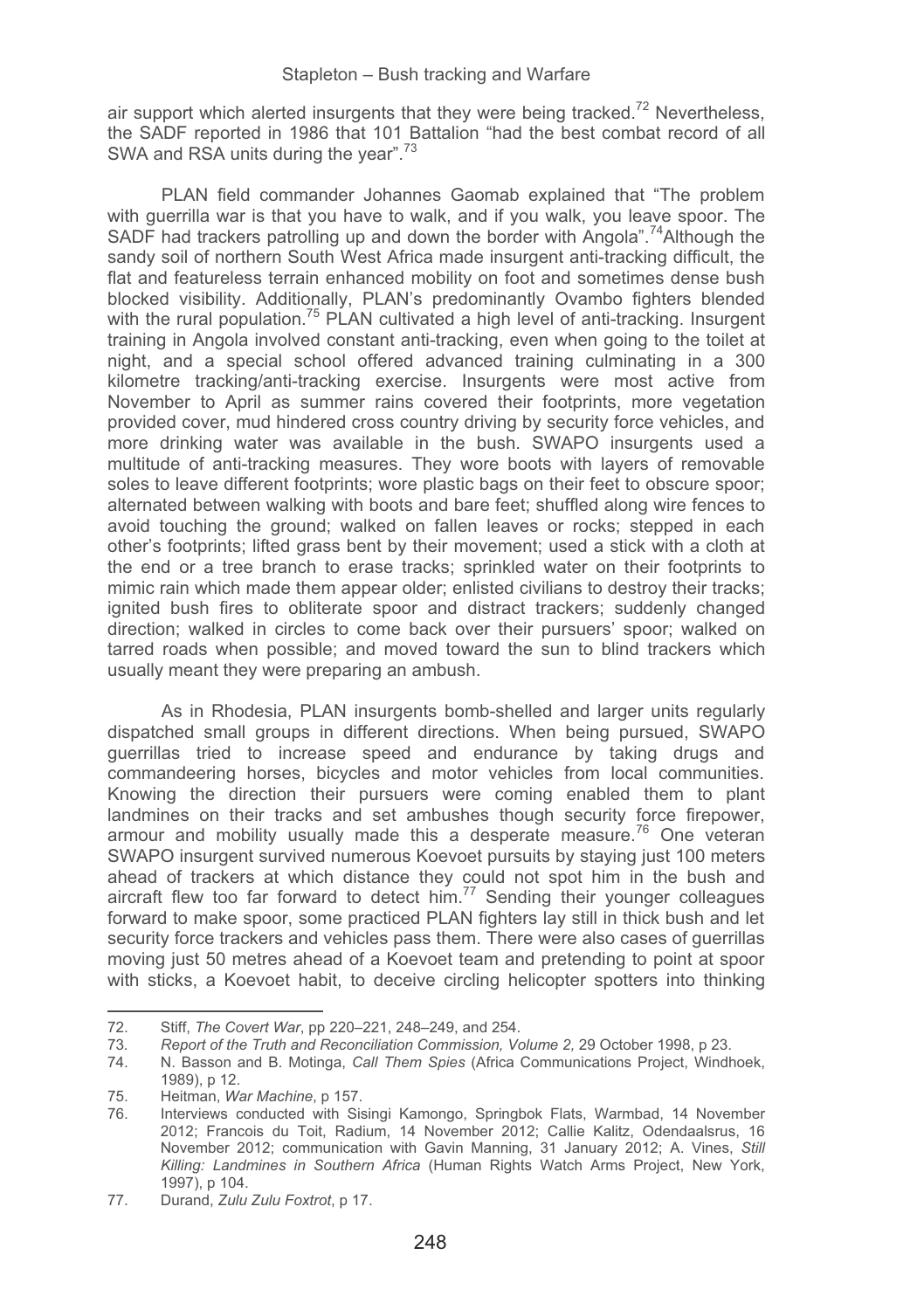they were security force members. Indeed, some of the most experienced and skilled Koevoet trackers specialised in deciphering PLAN anti-tracking and were only deployed to solve difficult problems.78 Of course, anti-tracking could also be used more aggressively. In early April 1989 PLAN officer "Communist" Ambambi, fresh from military college in Yugoslavia, used tracking deception to lead an SADF mechanised force into a large ambush.<sup>7</sup>

## **Security Force anti-tracking**

As the wars in Rhodesia and South West Africa escalated, the role of tracker and tracked were sometimes reversed. Since the Selous Scouts often located guerrillas by using hilltop observation posts occupied surreptitiously at night, they had to carefully avoid leaving spoor in places that young boys (or *mujibas*) working for the insurgents checked every morning.<sup>80</sup> In both campaigns, Special Forces practised anti-tracking to avoid detection during covert operations such as reconnaissance, sabotage, minelaying and raids in neighbouring countries sheltering insurgents. The Selous Scouts' practice of using just one or two men on external operations, later copied by South African Special Forces, was meant to minimise the chance of discovery by reducing spoor. Within Mozambique, FRELIMO troops adopted a method of tracking infiltrators to a patch of forest, circling it to look for signs of exit and then shooting into the trees to drive out anyone hiding inside. The Rhodesians and South Africans were not the only ones to mobilise the tracking skills of marginalised groups. During the 1970s ZAPU employed civilian Bushmen trackers along the Botswana-Rhodesia border and FRELIMO soldiers in Mozambique's Gaza province were often Shangaan trackers.<sup>81</sup>Infiltrating Angola, platoons from the SADF's 32 Battalion tried to avoid detection by going barefoot, wearing insurgent footwear and walking ahead of cattle to eliminate their tracks. Since PLAN personnel were less concerned about anti-tracking inside Angola and prints from their distinctive chevron pattern boot soles were easily observed, 32 Battalion patrols used tracking and back-tracking to locate their bases or set ambushes on regular routes or water sources. If 32 Battalion troops observed the tracks of a man and a dog crossing from Angola to South West Africa, they suspected that PLAN had sent a civilian sympathiser to scout an infiltration route as it was common to take a dog to sniff out security force positions. In these cases 32 Battalion personnel back-tracked the civilian and dog, distinguishable as a pair from other tracks, to locate the community they came from inside Angola and wait for insurgents.<sup>82</sup>

# **Conclusion**

--------------------------------------------------

In 1950s Kenya, security force trackers were mostly Africans, initially from groups stereotyped as skilled trackers or martial people but eventually from the Kikuyu community embroiled in the rebellion, and were supervised by Europeans with hunting experience and/or special training. In the high forests, technology was unhelpful and counter-insurgency tracking was based on the old method of

----

<sup>78.</sup> Kamongo and Bezuidenhout, *Shadows in the Sand*, pp 120–121, 133–134, 251.

<sup>-</sup>----79. Namakalu, *Armed Liberation Struggle*, pp 134–136.

<sup>80.</sup> Parker, *Assignment Selous Scouts*, p 136.

<sup>81.</sup> Croukamp, *The Bush War in Rhodesia*, pp 226, 244, 250, 262, 308, 343, 366 and 379; J. Greeff, *A Greater Share of Honour: The Memoirs of a Recce Officer* (Just Done, Durban, 2008), p 99; M. Bolaane, "The Role Played by Botswana during the Liberation Struggle", no date, Paper for the Hashim Mbita Project, Dar-es-Salaam, Tanzania..

<sup>82.</sup> J. Breytenbach, *The Buffalo Soldiers: The Story of South Africa's 32-Battalion, 1975–1993* (Galago, Alberton, 1999), pp 188, 190, 197, 206*–*207.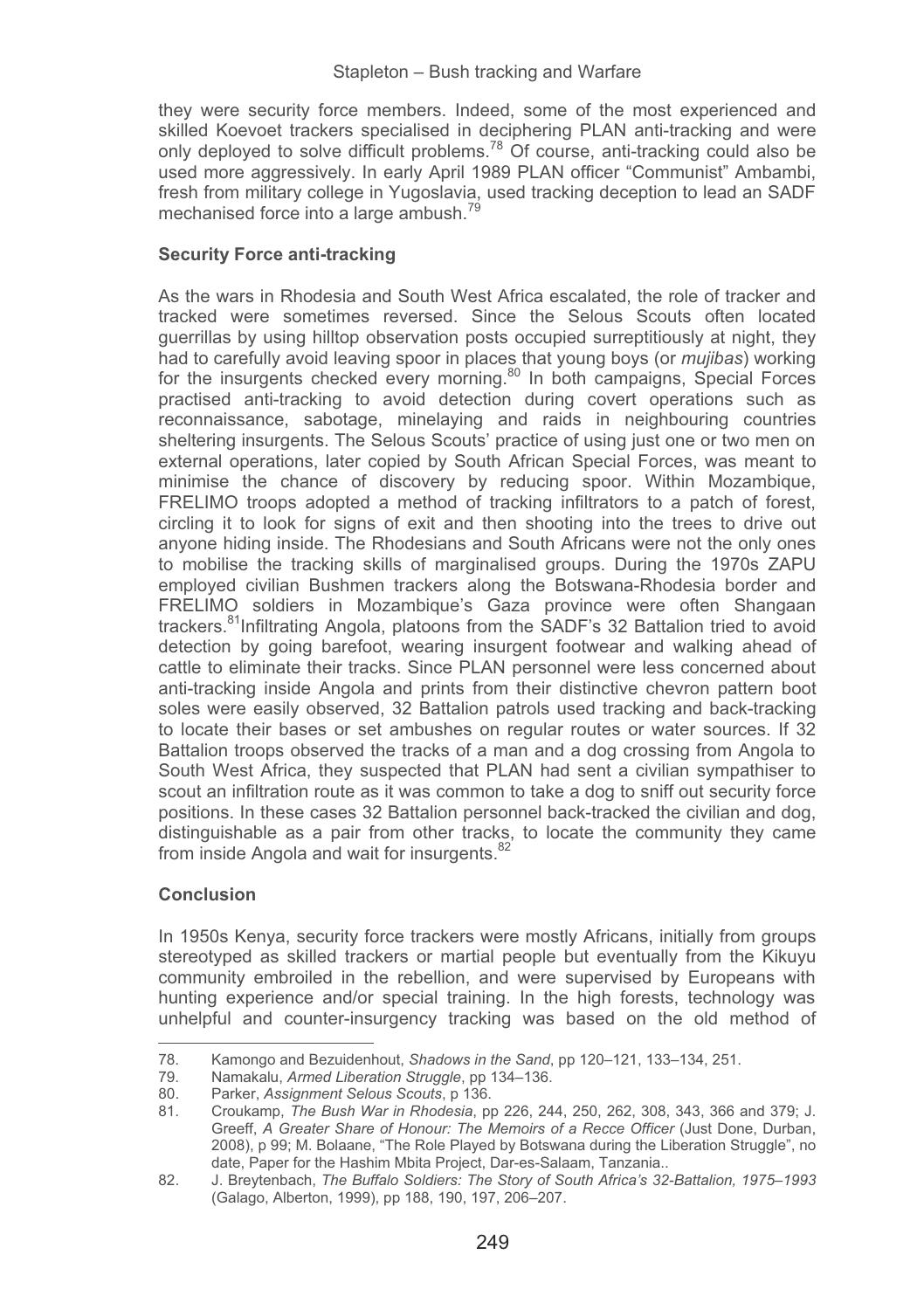persistence hunting with patrols searching for insurgent tracks and then trying to catch up on foot. This was very difficult but conducted in a comparatively limited set of areas. The main innovation involved the grouping of several specially trained tracker combat teams in a specific area under a single commander who co-ordinated pursuits. In Rhodesia, during the late 1960s, security force tracking was highly successful as insurgents lacked anti-tracking skills, and operations took place in the remote and lightly populated Zambezi Valley where it was generally easy to observe spoor and helicopters were used to leap-frog trackers ahead on a trail. Rhodesian security forces focused recruitment and training of trackers mostly on minorities such as whites, Bushmen and Shangaan which meant there were never enough of them. Tracking became much less useful for the Rhodesian forces in the 1970s when ZANLA insurgents in Mozambique infiltrated the vast, populated and sometimes forested east of Rhodesia, and the guerrillas began practising anti-tracking techniques. Furthermore, the Rhodesian switch to pseudooperations and air mobile reaction forces depleted tracking capability. In northern South West Africa during the late 1970s and 1980s, the flat and generally open terrain facilitated security force tracking innovations involving the use of mineresistant vehicles to accompany tracker teams and leap-frog ahead, and coordination with helicopters. It was also important that the security forces expanded the recruitment of trackers beyond the Bushman minority to the Ovambo majority who were just as skilled and a better source of manpower. Since SWAPO insurgents developed a high degree of anti-tracking ability, this became a trackers' war with both sides constantly refining their methods. In Kenya and Rhodesia, state game-keepers played a key role in counter-insurgency by leading tracker teams, recruiting African trackers, and developing tracker training and tactics. Although scent tracking dogs were employed by security forces in all three campaigns, it was only in the high altitude forests and low-tech operations in Kenya where they were really useful. In Rhodesia and South West Africa, and to a lesser extent in northern Kenya, security forces tried to use horse mounted troops for fast tracking but they were vulnerable to ambush.

#### **Abstract**

During the decolonisation era guerrilla wars fought in East and southern Africa, tracking represented an important skill mobilised by state security forces in their hunt for elusive insurgents who themselves tried to use it to avoid detection. In 1950s Kenya state game-keepers played a central role in recruiting skilled indigenous trackers, establishing a tracking school which taught British troops how to supervise African trackers and developing the tactical concept of specialised small units called Tracker Combat Teams grouped into Forest Operating Companies. Although the Rhodesian forces enjoyed considerable success in counter-insurgency tracking in the sparsely populated Zambezi Valley during the late 1960s and cultivated a tracker training programme that favoured members of the white minority and used helicopters to gain ground on their prey, the shifting of the war into the more populated east in the 1970s and the insurgent use of antitracking techniques led to a decline in the effectiveness of Rhodesian combat tracking. In South West Africa during the late 1970s and 1980s the combination of semi-open terrain and available technology greatly enhanced South African security force tracking which employed trackers from the Ovambo majority, mineresistant cross-country vehicles for greater mobility and close co-operation with aircraft all of which insurgents attempted to counter with highly imaginative antitracking methods.